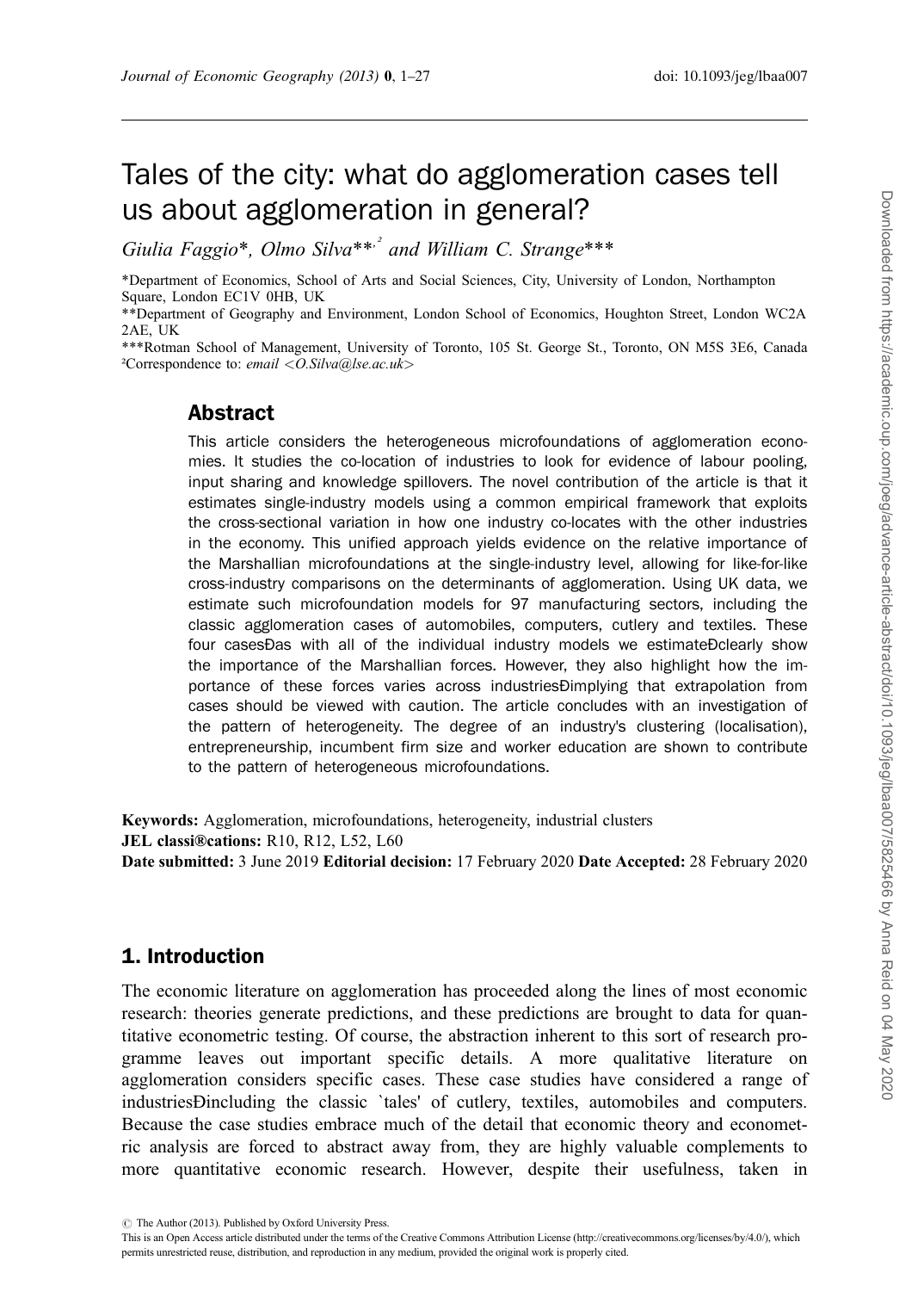aggregate, these studies raise a question: how much can be learned in general from particular agglomeration cases?

A prior paper of ours, [Faggio](#page-24-0) et al. (2017), begins to address this question by considering patterns in the microfoundations of agglomeration economies. The article builds on [Ellison](#page-24-0) et al. [\(2010\),](#page-24-0) who consider the microfoundations of coagglomeration of industry pairs. The key result in [Ellison](#page-24-0) et al. (2010) is that Marshall's three forcesDinput sharing, knowledge spillovers and labour poolingÐare all positively associated with the tendency of industries to coagglomerate. [Faggio](#page-24-0) et al. (2017) extends [Ellison](#page-24-0) et al. (2010) by documenting systematic variation in microfoundations across industry pairs. The coagglomeration of industry pairs is sometimes driven by input market linkages, sometimes by labour market relationships and some other times by patterns of knowledge spillovers. This variation is important for its own sake as well as for the light it sheds on the microfoundations of agglomeration economies. For instance, industry pairs characterised by the presence of smaller firms show stronger effects from input linkagesÐa result in the spirit of [Chinitz \(1961\).](#page-24-0)

The present article further explores the heterogeneity in microfoundations. It does so by using a common empirical framework that identifies the importance of the Marshallian foundations at the single-industry level by exploiting the cross-sectional variation in how one industry co-locates with all other industries in the economy. This unified approach yields novel evidence on the relative importance of labour pooling, input sharing and knowledge spilloversÐallowing for like-for-like cross-industry comparisons on the determinants of agglomeration. Furthermore, this approach allows us to characterise the forces that drive one industry's agglomeration (e.g. the industry is dominated by small firms or high levels of firm entry) rather than the forces that drive the coagglomeration of industry pairs with specific characteristics (e.g. both industries in the pair have small firms or con-siderable entry; as in [Faggio](#page-24-0) *et al.*, 2017).

Our evidence delivers the important cautionary insight that particular cases do not generalise easily and directly to the universe of industriesÐor to other industriesÐand that evidence gathered by pooling data across all sectors masks very significant differences. Indeed, the pattern we document reveals a stark heterogeneity in the relative importance of the three Marshallian forces for industrial co-locationÐwith few industries impacted by the agglomeration forces in the same way.

These findings have the potential to inform policy interventions aimed at stimulating the emergence of economic hubs. A local planner interested in promoting the development of a cluster in a given industry should be especially careful in acting on lessons learned from another industry with very different microfoundations. Given the renewed interest in `active' industrial policy in the UK and elsewhere in the world to engender local economic growth and stimulate productivity and innovation, our evidence is highly topical.<sup>1</sup> See, for example, the `Industrial Strategy 2018' White Paper of the UK Government or the Franco-German 2019 manifesto for `European Industrial Policy' [\(Chatterji](#page-24-0) et al. (2014), [Duranton](#page-24-0) [\(2011\)](#page-24-0) and [Neumark and Simpson \(2015\)](#page-25-0) present a critical account of similar initiatives for the USA). More broadly, our study argues for shifting the attention solely from questions such as `Is labour pooling or input-sharing more important for agglomerations?' to investigations that establish which industries are most responsive to a particular force underlying economic agglomeration.

<sup>1</sup> For example, previous work by [Devereux](#page-24-0) *et al.* (2007) shows that government subsidies are more effective in attracting firms to locations where large agglomerations pre-exists.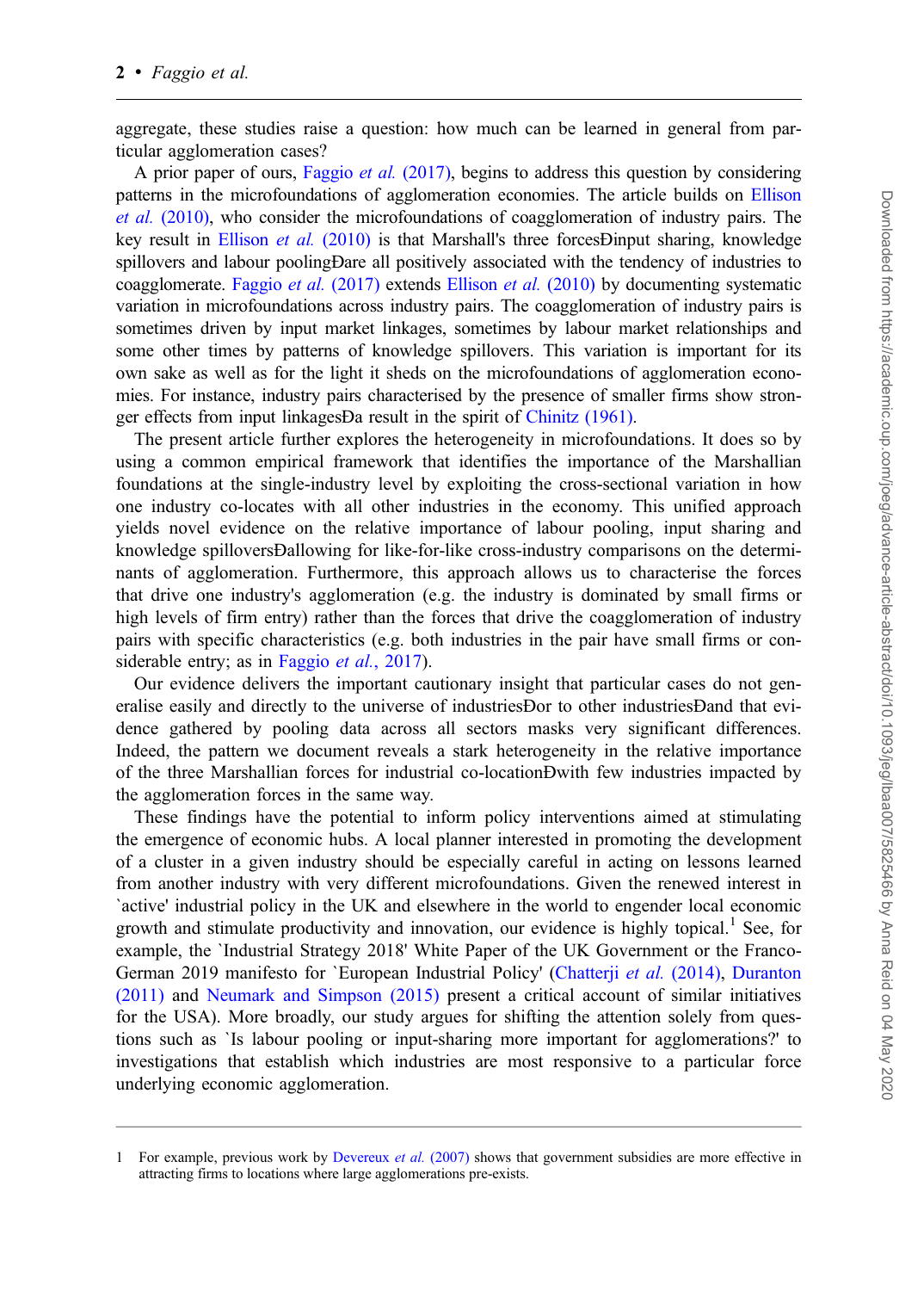To carry out our analysis, we employ confidential firm-level data for 97 manufacturing industries from the UK Business Structure Database (BSD) covering the years 1997±2008. We match this information with a range of other data on industry characteristics to arrive at proxies for the Marshallian agglomeration forces. We consider agglomeration at the Travel to Work Area (TTWA) level. These areas are constructed to be self-contained labour markets. In that sense, they correspond to US Metropolitan Statistical Areas or Canadian Census Metropolitan Areas.

The estimates of the individual industry models shed light on the nature of industry heterogeneity in agglomeration. We devote much of our attention to four classic cases: cutlery, textiles, cars and computers. Cutlery was considered by [Marshall \(1890\)](#page-25-0). For this industry, we find evidence that input linkages and labour market pooling are importantÐ while knowledge spillovers are not. The picture is different when considering textiles **D** which has also been of historical importance for the development of manufacturing in the UK [\(Landes, 1969](#page-25-0)). For this industry, we find large and significant labour pooling effects and significant but smaller knowledge spillovers. Conversely, the impact of input sharing is small and insignificant. These results show that one would not want to generalise from cutlery to textiles and illustrate more generally the limits of extrapolation.

Without doubt, the computer and the car industries are among the most salient `tales' in the agglomeration literatureÐthough for opposite reasons. [Saxenian \(1994\)](#page-25-0) offers an important analysis of the Silicon ValleyÐand its glowing success. Conversely, [Glaeser \(2011\)](#page-24-0) provides an informative discussion about the car industry's declining cluster surrounding DetroitÐcontrasting it to the thriving computer agglomeration in Greater San Jose. Our evidence shows that for the computer industry, knowledge spillovers are very importantÐwhile input sharing and labour market pooling seem unrelated to the co-location pattern of this industry with other sectors in the economy. Conversely, for the automobile industry, labour pooling has a large and significant effect, while knowledge spillovers have a smaller but still significant coefficient. Input sharing instead has a small and insignificant impact. In short, we see a very different pattern of agglomeration effects across these four exemplary industries.

A similar heterogeneity appears when considering the drivers of coagglomeration for the rest of the individual industries. A handful of industries display relatively similar patterns to one of the four classic cases. But more often than not industries are characterised by individual patterns in terms of agglomeration microfoundations. Once again, this illustrates the limits to generalisation. It also clarifies that, because of the substantial heterogeneity that we document, pooled regressions are not a valuable tool for identifying the microfoundations of agglomeration for individual sectors.

As mentioned, to understand the pattern of heterogeneity, we consider the relationship between a range of industry characteristics and the industry-level coefficients on the Marshallian forces. We do this across all the industries in our sample and consider the following attributes: an industry's agglomeration (localisation), its entrepreneurship (as proxied by its new firms' creation rate), its incumbent firms' size and its workers' education. In studying these patterns, we are forced to deal with various ambiguous predictions arising from theory. For instance, different theoretical frameworks suggest that the agglomeration of a given industry can be a substitute or a complement for that industry's coagglomeration with other industries.<sup>2</sup> On the one hand, there may be a substitution effect of

<sup>2</sup> [Duranton and Puga \(2004\)](#page-24-0) characterize agglomeration economies as arising from sharing, matching and learning. It is possible for any of these forces to operate within industries, across industries or both.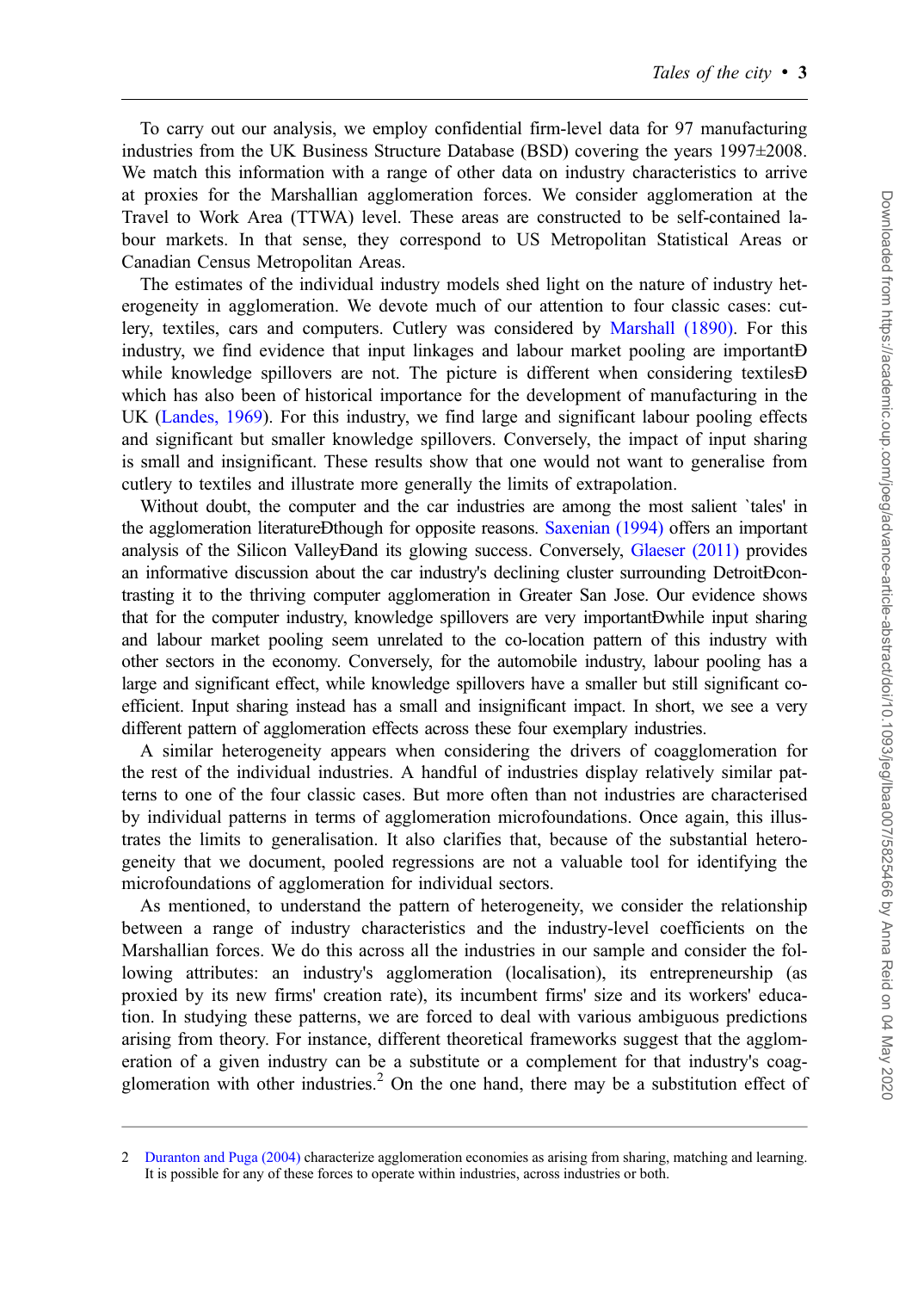localisation if the presence of own industry activity fosters agglomerationÐmaking crossindustry coagglomeration not valuable. On the other hand, industries that benefit from labour pooling, input sharing and knowledge spillovers will seek to enjoy these benefits within and *across* sectorsDthat is, by both agglomerating and coagglomerating. There are similar ambiguities (discussed in Section 5) associated with the likely effect of entrepreneurship, size of incumbent firms and workers' educationÐa standard, but imperfect, proxy for skills.

To (empirically) resolve some of these ambiguities, we regress our estimated coefficients for the Marshallian agglomeration forces on our proxies for own-industry agglomeration, entrepreneurship, incumbent firm size and worker education. Regarding whether agglomeration and coagglomeration are complements or substitutes, we find that for labour pooling and knowledge spillovers, complementarity dominates. However, we find little effects on input sharing. Regarding entrepreneurship, we find that more dynamic industries have larger labour pooling coefficients. Conversely, input sharing coefficients are smaller for the most dynamic industries. We do not find a significant relationship with the knowledge spillover coefficients. Next, we find no impact of incumbent size on labour pooling, while input sharing is less important with large existing firmsÐa [Chinitz \(1961\)](#page-24-0) effect. For knowledge spillovers, we find instead a sort of anchor effectÐwith smaller firms having smaller effects. Finally, for education, the labour pooling effect is strongest for the less educated workers but input sharing is strongest with a more educated workforceÐa pattern suggestive of the nursery effects discussed by [Vernon](#page-25-0) [\(1960\).](#page-25-0) We find no significant effect on knowledge spillovers.

The bottom line of all of the analysis is that the individual industry models both deepen the cases (which makes them more valuable) and clarify the limitations of extrapolating from the cases (which makes the cases less valuable). Taken together, the evidence from individual industry models coupled with the results from our regressions exploring the regularities in the heterogeneity pattern can assist in the use of cases by suggesting situations in which a given case might apply with reasonable accuracy.

The rest of the article is structured as follows. In Section 2, we present the data and describe the main variables we use. In Section 3, we present our findings on the four classic cases of agglomerationÐnamely cutlery, textile, cars and computers. Section 4 discusses the heterogeneity we find when we explore all the manufacturing industries in our sample. Finally, Section 5 presents our attempt at rationalising this heterogeneity. Some concluding remarks are presented in Section 6.

#### 2. Data

#### 2.1. Data and variable construction

The core data we use to carry out our analysis is the UK BSD covering the period  $1997\pm$ 2008. The data are an annual snapshot (taken in April at the closing of the fiscal year) of the Inter-Departmental Business Register (IDBR), which consists of constantly updated administrative business data collected for taxation purposes. Businesses liable for value added taxation and/or with at least one employee registered for tax collection appear on the IDBR. In 2004, the Office for National Statistics (ONS) estimated that businesses listed on the IDBR accounted for approximately 99% of economic activity in the UK.

Businesses tracked in the dataset are structured into enterprises and local units, where the first refers to the overall business organisation, while the second can be thought of as a plant or establishment. In the majority of cases (70%), enterprises only have one local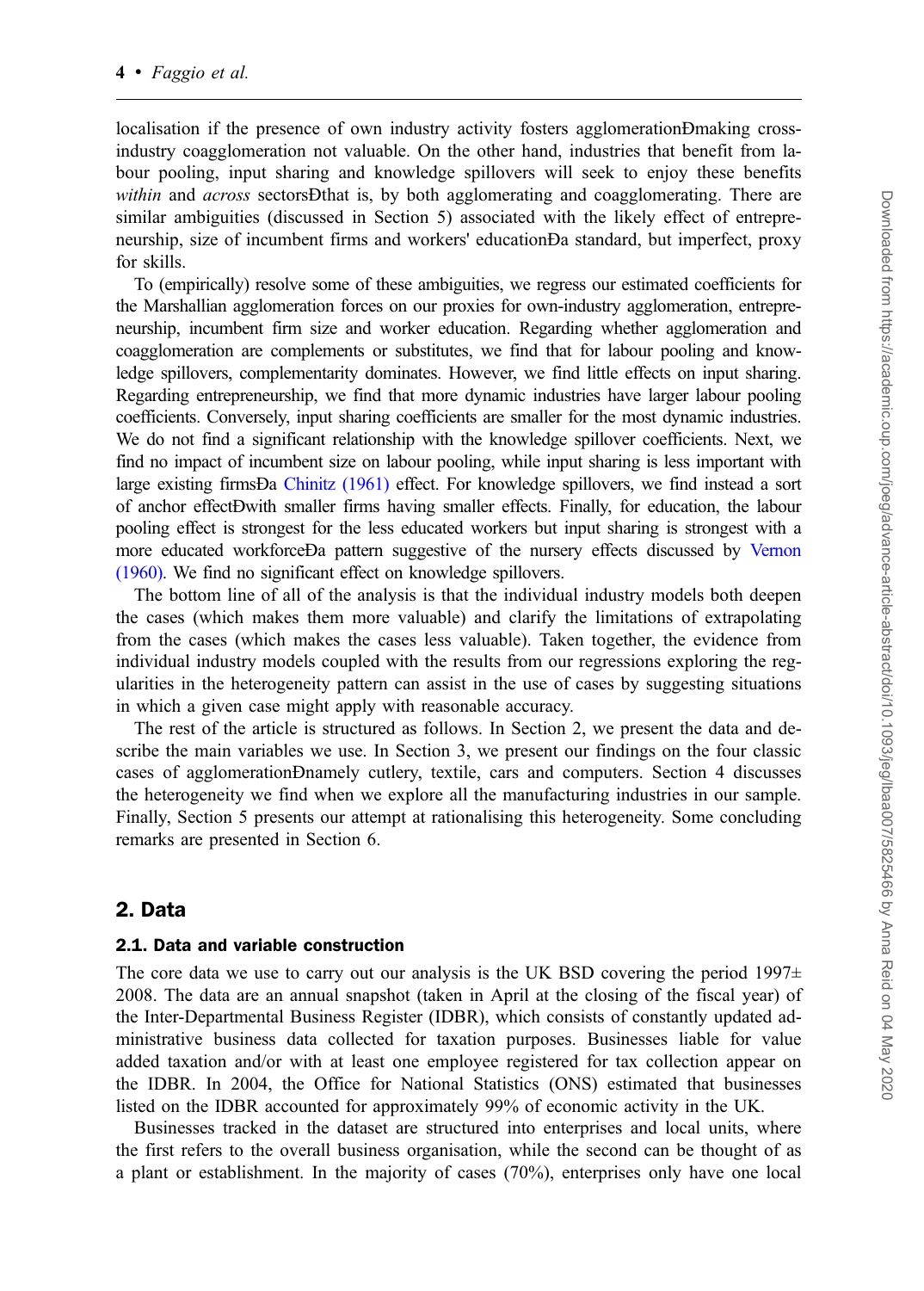unit. In our work, we make use of data at the local unit level including plants belonging to both single- and multi-plant enterprises and located in England, Wales and Scotland. We neglect Northern Ireland because of poor data coverage.

The initial raw data include approximately three million local units every year. However, to prepare the data for our analysis, we carry out a series of checks and drop a number of units. These mainly deal with inconsistencies in terms of anomalous opening/ closing dates of establishments and outliers in terms of concentration of establishments in very small-scale geographical units. The web appendix to [Faggio](#page-24-0) et al. (2017) provides more detail of our sample selection and data cleaning procedures.<sup>3</sup>

For our analysis, we focus on three-digit industries of the UK Standard Industry Classification (SIC) 1992 and restrict our attention to manufacturing (SIC151-SIC372). We exclude, however, a few industries. First, `Manufacturing of tobacco products' (SIC160) is dropped because of its limited number of plants throughout the sample period (e.g. 43 in 1997). Secondly, we disregard five industries for which we cannot measure one of our key variables of interestÐnamely, knowledge spillovers: `Reproduction of recorded media' (SIC223); `Manufacturing of machine tools' (SIC294); `Manufacturing of weapons & ammunition' (SIC296); `Recycling of metal waste and scrap' (SIC371); and `Recycling of non-metal waste and scrap' (SIC372).<sup>4</sup> After these restrictions, our sample covers 97 manufacturing three-digit sectors for a total of 4656 unique pairwise industry combinations for 12 years (1997 $\pm$ 2008). The complete dataset thus contains 55,872 industry-pair-by-year observations.<sup>5</sup>

In terms of geographical units of aggregation, we use TTWAsÐwhich are designed to guarantee that at least 75% of the resident population works in the area and that 75% of the people working in the area are resident there. These delineate areas that can be considered as self-contained labour markets and economically relevant aggregates. In 2007, there were 243 TTWAs within the UK. We focus on Britain (excluding Northern Ireland), split TTWAs into urban and rural ones, and only consider 84 urban TTWAs with population of over 100,000 residents. More detail is provided in the web appendix to our previous work ([Faggio](#page-24-0) *et al.*, 2017).<sup>6</sup>

To measure coagglomeration, we use the [Ellison](#page-24-0) *et al.*  $(2010)$  metric calculated using the total employment shares of the selected 97 three-digit industries contained in the 84 urban TTWAs. More formally, let us denote total employment in industry i by  $N_i$ ; and denote the employment in metropolitan area m and industry i by  $n_{mi}$ . The share of a given industry i's employment in metropolitan area m is defined as  $s_{mi} = n_{mi}/N_i$ , while the metropolitan area's share of national employment is denoted by  $x_m$ . For industries i and j, the [Ellison](#page-24-0) et al. (2010) coagglomeration measure is defined as:

$$
\gamma^{C}_{ij} = \frac{\sum_{m=1}^{M} (s_{mi} - x_m) (s_{mj} - x_m)}{1 - \sum_{m=1}^{M} (x_m)^2}.
$$
\n(2.1)

<sup>3</sup> Accessible at: [http:// personal. lse. ac. uk/ silvao/ Heterogeneous%20Agglomeration%20Web%](http://personal.lse.ac.uk/silvao/Heterogeneous20Agglomeration20Web20Appendix.pdf) [20Appendix. pdf](http://personal.lse.ac.uk/silvao/Heterogeneous20Agglomeration20Web20Appendix.pdf).

<sup>4</sup> For the same reason, our analysis does not consider service industries. As detailed below, we use patent citation counts to proxy for knowledge spillovers. Such information is largely unavailable for nonmanufacturing sectors.

<sup>5</sup> Note that we checked that our results do not change substantially if we use the 94 sectors considered in our previous work (obtained by re-aggregating sectors with low employment/firm counts; see [Faggio](#page-24-0) et al., 2017).

<sup>6</sup> In some extensions, we experimented with keeping rural areas or excluding London from our analysis. Overall, we find similar results.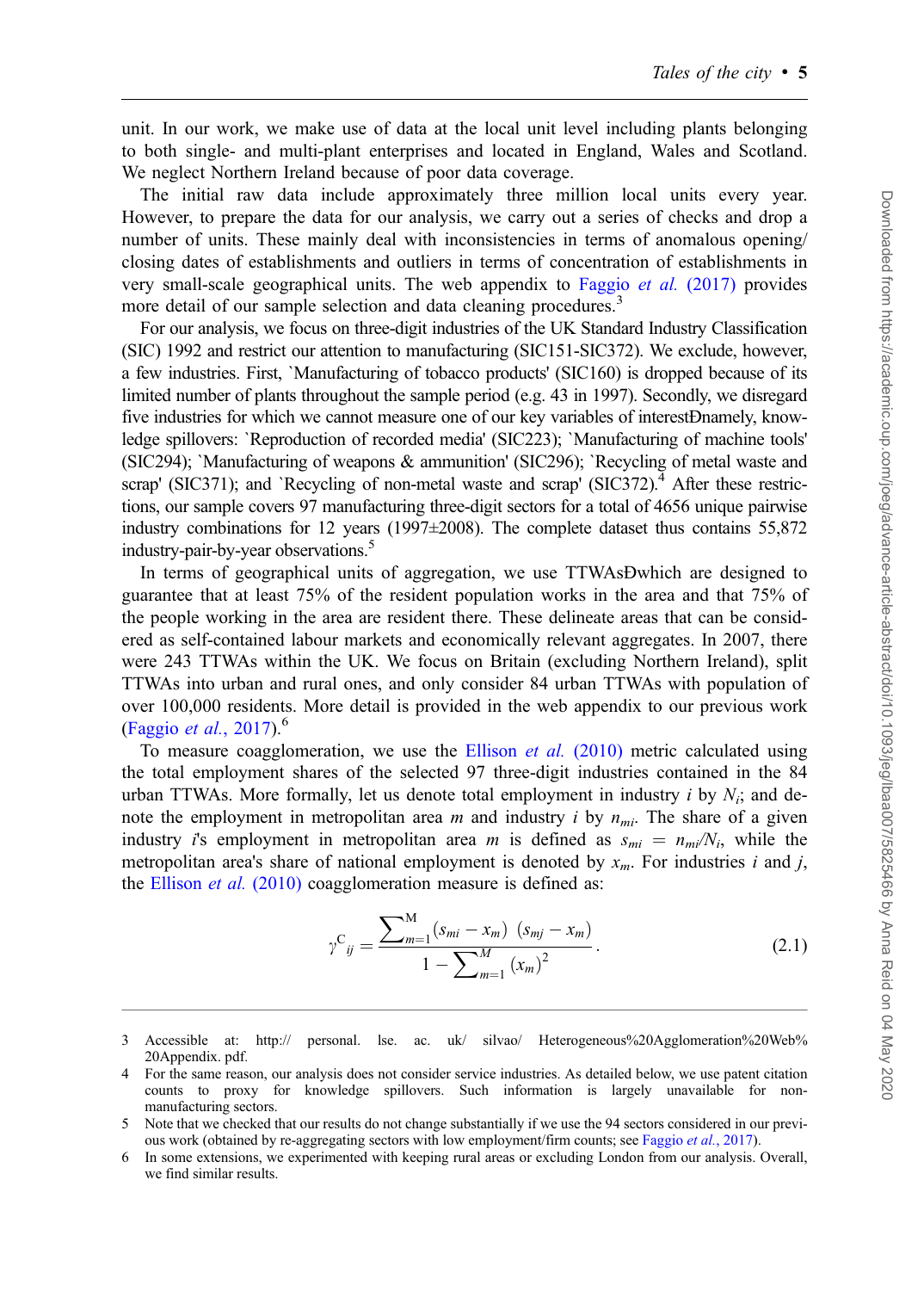This measure is related to the covariance of industries across metropolitan areas. To study how this tendency of industries to co-locate is affected by the three standard Marshallian agglomeration forces of labour pooling, input sharing and knowledge spillovers, we construct the following proxies.

To measure the importance of labour pooling, we use the UK Labour Force Survey (LFS) data between 1995 and 1999Ðat the beginning of our observation windowÐand investigate whether industries use similar types of workers. The LFS is a representative quarterly survey of households living in the UK sampling between 64,000 (earlier years) and 52,000 (later years) households every quarter, equivalent to about 120,000±150,000 individuals. In our work, we focus on  $16\pm59$  aged women and  $16\pm64$  aged men, and on individuals either working as employees or as self-employed. We only consider individuals with non-missing information on educational qualifications, industry of employment and occupation. Furthermore, we only keep those who live in English, Welsh or Scottish TTWAsÐwhile we drop Northern Ireland (as we did for our main BSD data). Finally, we select individuals living in urban areas and working in manufacturingÐleaving us with a sample of about 35,000 workers a year. We then use the 331 occupation groups defined by the three-digit LFS Standard Occupation Classification (SOC 1990, which categorises occupations on the basis of skill level and skill content at a very detailed level) in conjunction with the 97 manufacturing industries defined at the three-digit SIC level to calculate *Share<sub>io</sub>* and *Share<sub>io</sub>*. These measure the shares of employees of occupation o in the total employment of industry  $i$  and  $j$ , respectively. Using this information, we proxy for labour pooling by measuring the similarity of employment in industries  $i$  and  $j$  computed as the correlation between  $Share_{io}$  and  $Share_{io}$ .

To assess the importance of this input sharing, we use the ONS Input±Output Analytical Tables (henceforth, I $\pm$ O Tables) for 1995 $\pm$ 1999. This allows us to measure the extent to which industries buy and sell intermediate inputs from one another. Specifically, we calculate the shares of inputs that each industry within a pair buys from each other as fractions of their total intermediate inputs, and the shares of outputs that they sell to each other as fractions of their total output (excluding sales directly to consumers). We then fol-low [Ellison](#page-24-0) *et al.* (2010) and [Faggio](#page-24-0) *et al.* (2017) and proxy input sharing by taking the maximum of either the upstream linkages (i.e. the largest between the share of inputs that sector  $i$  buys from sector  $j$ , and vice versa) or the downstream linkages (i.e. the largest between the share of output that sectors  $i$  sells to sector  $j$ , and vice versa) between two industries.<sup>7</sup>

Lastly, in order to obtain a proxy for knowledge spillovers, we track patent citation flows using information on UK inventors contained in the European Patent Office (EPO) data for the years  $1997\pm2009$ .<sup>8</sup> Approximately 144,000 patents were filed by 160,000 UK inventors (multiple inventors can be recorded for each patent). These generated a stream of more than 77,000 citations of UK patents over the observed time window. To construct knowledge spillover measures, we exclude self-citations from the same inventor (or the

<sup>7</sup> The sector classification used in the I±O Tables is more aggregated than the three-digit SIC industrial classification used in the BSD, and only includes 77 manufacturing industries. We assign input±output shares to SIC three-digit sectors belonging to the same I±O sector code using an apportioning procedure based on their employment share within the group (averaged between 1995 and 1999).

<sup>8</sup> We acknowledge that patent citations are an imperfect proxy for knowledge spillovers (see, for a discussion, [Breschi](#page-24-0) et al., 2005). However, alternative proxies (e.g. based on innovation surveys) have similar limitations. More details about the EPO dataset can be found in [Breschi and Lissoni \(2004\).](#page-24-0)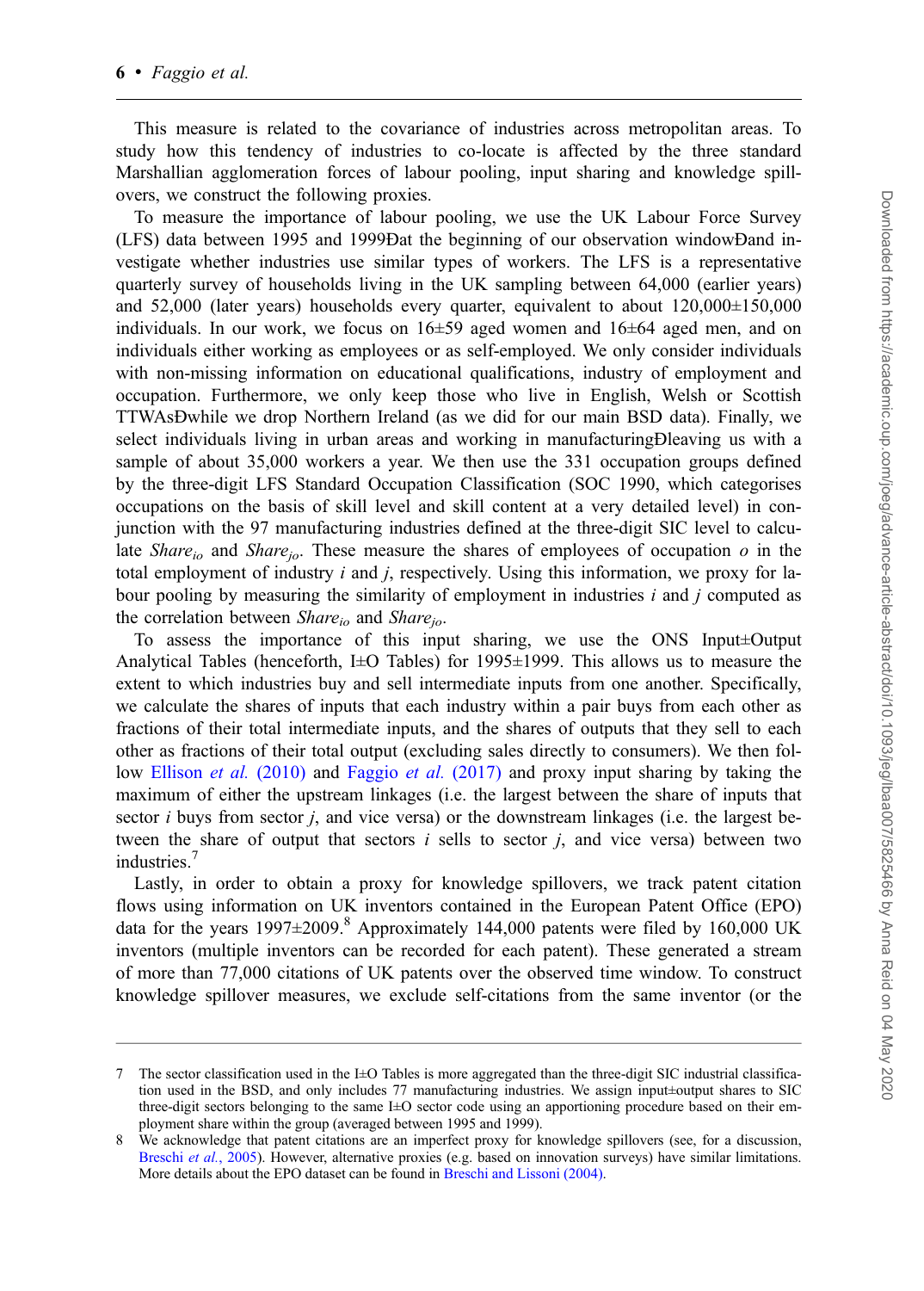company at which he/she is based), as well as citing patents filed after 2000 or before 1981, and cited patents filed after 1997. The latter restrictions guarantee that on average cited patents are at least 3 years older than citing ones and allow us to centre our knowledge spillover measures in the initial years of our sample (i.e. up to 2000)Dso that they are measured at a similar time as the labour pooling and input sharing metrics. Using these data, we measure the extent to which patents associated with industry  $i$  cite patents associated with industry  $i$ , and vice-versa. One challenge lies with creating a mapping between sectors and patentsÐwhich are categorised using technological classes. Following the literature, we use a probabilistic mapping based on the Industry of Manufacture (IOM).<sup>9</sup> After applying these mapping procedures, we investigate the number of citations that a patent in sector  $i$  is receiving from patents in sector  $j$ , and the number of patents in sector  $j$ that a patent in sector  $i$  is citing. Our final indicator for knowledge spillovers considers the maximum patent-citation flow between sector  $i$  and sector  $j$ -Dnormalised by total citations in that industry.

Using the various data sources discussed above, we construct an additional set of sector/sector-pair characteristics that we deploy in our analysis. We create proxies that capture industry-pairs' similarity in terms of their reliance on natural and other geographically concentrated resources. These variables are used in our analysis to control for the tendency of certain industries to co-locate simply because of their reliance on resources and inputs that are unevenly distributed across space. In particular, we measure industries' use of primary inputs as a share of total inputs (using I±O Tables) considering their purchases from the following `natural resources' sectors: agriculture, forestry, fishing, mining and quarrying. We also consider their usage of water and energy separately, as well as the share of inputs bought from transport-related sectors and business services. Using these shares, we then construct proxies for the dissimilarity of industry pairs in terms of their reliance on these resources by measuring (one-half of) the absolute value of the difference in the shares of these various inputs used by the pair.

Furthermore, we characterise sectors (not sector pairs) along four dimensions, which we use to study the heterogeneity in the strength of the agglomeration microfoundations that we document. First, we calculate an industry's agglomeration (localisation) as measured by the [Ellison and Glaeser \(1997\)](#page-24-0) index of spatial concentration at the three-digit sectoral level (obtained from the BSD data). Second, we consider industry `entrepreneurship'Ðor its dynamismÐby measuring the entry share of new firms in the sector (i.e. the incidence of new firms at time  $t$  in the total number of firms in that year; using the BSD data). Third, we consider data on the share of college graduates in each industry to measure average education levels (obtained using the LFS data). Fourth, we characterise sectors by measuring the average size of their incumbentsÐthat is, the employment of firms operating both at time t and  $t - 1$  (based on the BSD data).

#### 2.2. Key descriptive statistics

Descriptive statistics for our industry-pair dataset are presented in [Table 1.](#page-7-0) The first row of the table shows that our measure of coagglomeration  $\gamma^C$  is centred on zero with a standard deviation of 0.008, a minimum of  $-0.043$  and a maximum of 0.175. These figures are

<sup>9</sup> These probabilistic correspondences were developed by Statistics Canada and are discussed in [Silverman \(2002\).](#page-25-0)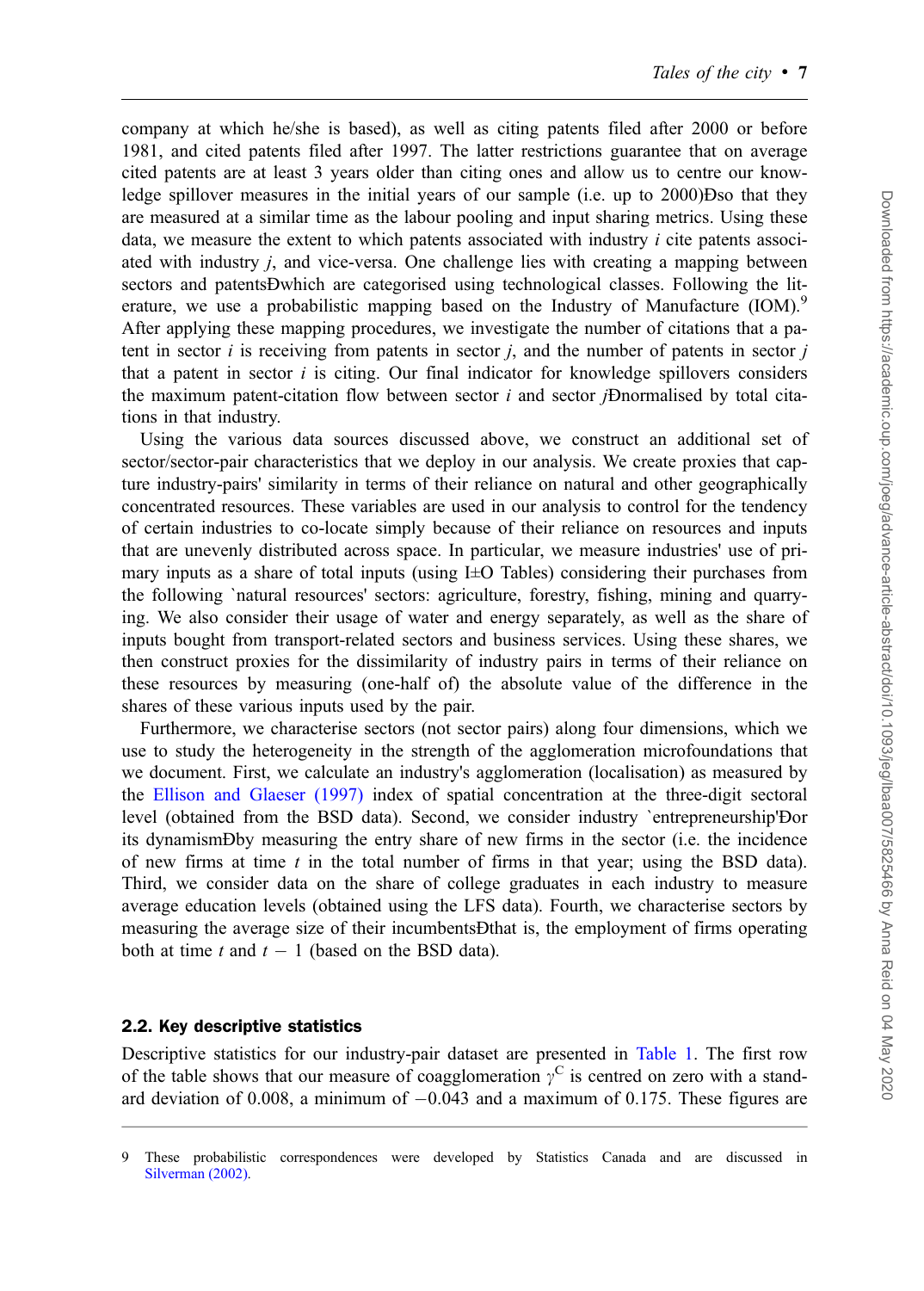| Mean  | SD    | Min.     | Max.     |
|-------|-------|----------|----------|
|       |       |          |          |
|       |       |          |          |
|       |       |          | 0.175    |
| 0.225 | 0.187 | $-0.033$ | 0.968    |
| 0.013 | 0.044 | 0.000    | 0.782    |
| 0.016 | 0.037 | 0.000    | 0.420    |
|       |       |          |          |
| 0.015 | 0.018 | 0.000    | 0.099    |
| 0.001 | 0.001 | 0.000    | 0.006    |
| 0.014 | 0.017 | 0.000    | 0.078    |
| 0.053 | 0.097 | 0.000    | 0.367    |
| 0.020 | 0.019 | 0.000    | 0.102    |
|       | 0.000 | 0.008    | $-0.043$ |

#### <span id="page-7-0"></span>Table 1. Descriptive statisticsDestimation sample for coagglomeration models

Notes: Number of observations: 55,872. The sample contains non-repeated pairwise combination of 97 manufacturing SIC1992 three-digit industries over 12 years (1997 $\pm$ 2008). The following sectors are not considered: manufacturing of tobacco products (SIC160) because of a small number of plants throughout the period (43); reproduction of recorded media (SIC223); manufacturing of machine tools (SIC294), manufacturing of weapons and ammunition (SIC296), recycling of metal waste and scrap (SIC371) and recycling of non-metal waste and scrap (SIC372) because of missing data on knowledge  $\overline{\ }$ ows as measured by patent citations.

Sources: The coagglomeration index is computed using the ONS UK BSD 1997±2008. Labour correlation indices are computed from the UK LFS 1995±1999. Input±output measures are calculated using ONS UK I±O Tables for 1995±1999. Knowledge spillover measures are calculated using the UK data retrieved from the EPO-PATSTAT dataset made available to us by Bocconi University. Cited patents sampled for the years 1978±1997. Citing patents sampled for the years 1981±2000. Additional control measures are calculated using the UK I±O Tables for 1995±1999.

similar to the patterns in [Faggio](#page-24-0) *et al.* (2017)Ðwhere we used 94 manufacturing industries (instead of 97)Ðand consistent with those of [Ellison](#page-24-0) et al. (2010).

The next three rows present descriptive evidence for our proxies for the Marshallian forces. The mean value for labour pooling is 0.225 with a standard deviation of 0.187, a maximum value of 0.968 and a minimum of  $-0.033$ . We find instead that the mean values of our input sharing and knowledge spillover proxies are much closer to zeroÐat 0.013 and 0.016, respectivelyÐbut the distributions have a strong right skewÐwith maximum values of 0.782 and 0.420, respectively. This suggests that most industries do not share intermediates or knowledgeÐbut a few are very highly interlinked.

The bottom half of Table 1 presents descriptive statistics on our proxies for industrypairs' (dis)similarity in their use of natural and other non-manufacturing resources. The largest mean value is found for the dissimilarity in the use of natural resources (at 0.053), while the smallest relates to the use of water (0.001). The other three measures have similar mean values at around 0.014±0.020.

The attributes we use to characterise industries are presented graphically in [Appendix](https://academic.oup.com/joeg/article-lookup/doi/10.1093/jeg/lbaa007#supplementary-data) [Figure A1.](https://academic.oup.com/joeg/article-lookup/doi/10.1093/jeg/lbaa007#supplementary-data) The top-left plot presents the Ellison±Glaeser Index (EGI) of agglomeration. Its mean value is 0.032 with a standard deviation of approximately 0.06. However, more than 40% of industries have values close to zero, and the distribution is clearly rightskewed. Consistently, the EGI median is substantially smaller at 0.008. The top-right figure displays the distribution of the entry share of new firms, which has mean and median both at around 0.100, and a standard deviation of approximately 0.033. Next, the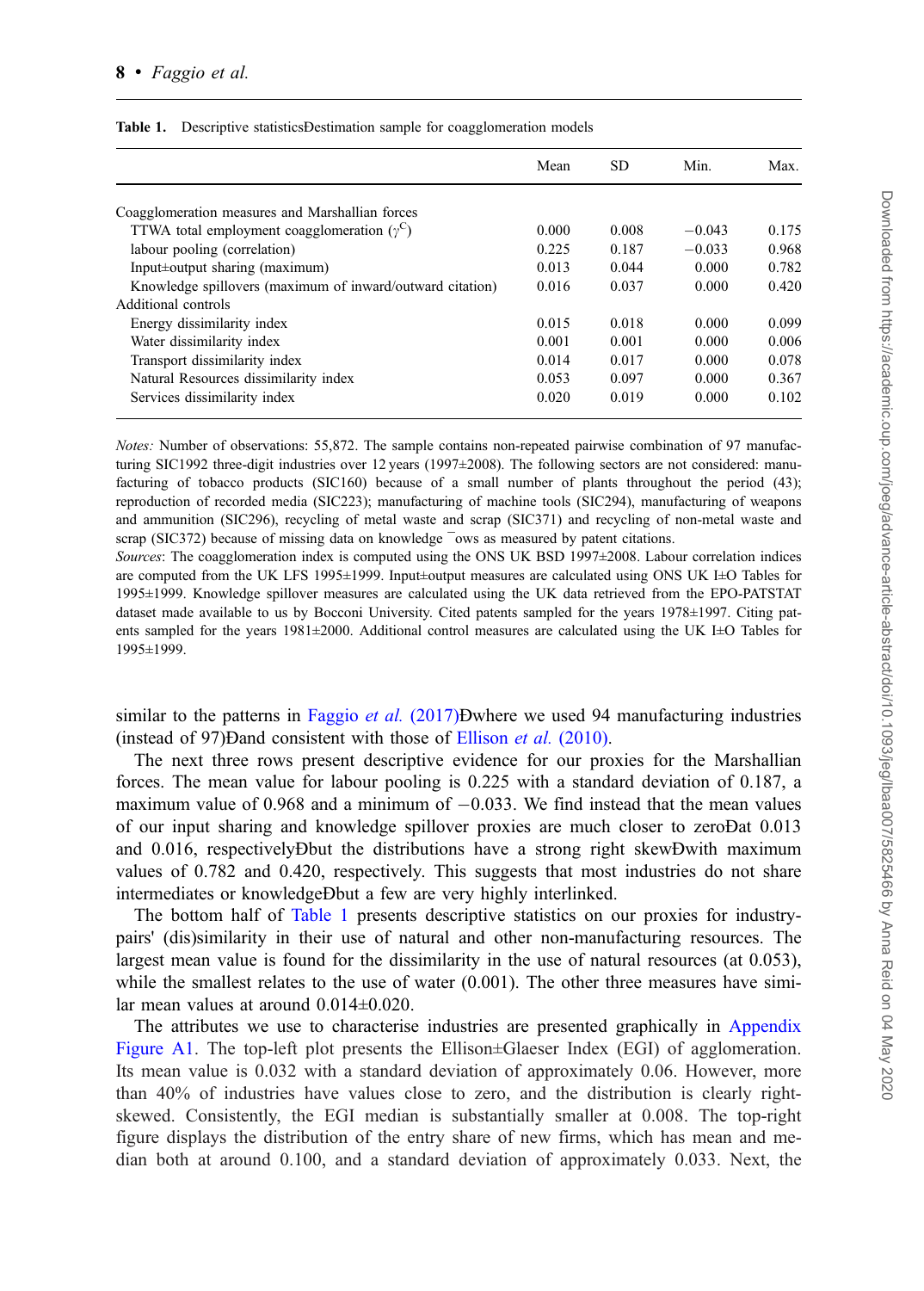<span id="page-8-0"></span>bottom-left plot shows that distribution of the industries' share of highly educated workersÐwith a mean/median of 0.099/0.078 and a standard deviation of 0.08. Lastly, the bottom-right plot presents the incumbent firms' size distribution. It should be noted that the figure excludes the sector `Processing of nuclear fuel' (SIC233), which is clearly an outlier with 399 employees on average. Without this industry, the mean/median employment of incumbent firms is 23.7/19.2 with a standard deviation of 18.3.

### 3. Four classic agglomeration tales

To study the microfoundations of agglomeration economies, we link the proxies for the three standard Marshallian forces discussed above to our measure of industrial coagglomeration  $\gamma^C$  using the following empirical model:

$$
\gamma_{ijt}^C = \alpha + \beta_{LP}LP_{ij} + \beta_{IO} IO_{ij} + \beta_{KS} KS_{ij} + \Sigma_{k=1}^5 \lambda_k Diss_{ij}^k + \varepsilon_{ijt}, \qquad (3.1)
$$

where  $\gamma_{ijt}^C$  is the [Ellison](#page-24-0) *et al.* (2010) measure of coagglomeration between sectors *i* and *j* at time t;  $LP_{ij}$ ,  $IO_{ij}$  and  $KS_{ij}$  denote the measure of labour pooling (LP), input sharing (IO) and knowledge spillovers (KS) between sectors *i* and *j*;  $\text{Diss}_{ij}^k$  is one of the measures of dissimilarity between sectors  $i$  and  $j$  in terms of use of primary resources and nonmanufacturing inputs; and  $\varepsilon_{ijt}$  is an error term uncorrelated with all other variables. Throughout the analysis, we standardise variables to have unitary standard deviation at the level of the full datasetÐthat is, when considering all manufacturing sectors. This eases comparison of the relative strength of the three Marshallian forces.<sup>10</sup>

This approach is based on the idea that more coagglomeration between industry pairs will take place when the links between industries are stronger. [Ellison](#page-24-0) *et al.* (2010), Mathematical Appendix) establish this formally in a particular model of agglomeration. [O'Sullivan and Strange \(2018\)](#page-25-0) reach a similar conclusion in the context of an agentbased model.

We begin our analysis by estimating Equation  $(3.1)$  including all manufacturing sectors in our data. In this case, the sample includes 4656 industry pairs repeated over 12 years, giving rise to 55,872 observations. Standard errors are clustered at the industry-pair level.<sup>11</sup> Results are reported in the top row of [Table 2](#page-10-0) and confirm prior findings that all three Marshallian forces are significant determinants of co-location but labour pooling has a much stronger effect than input sharing and knowledge spillovers. In particular, the standardised effect of LP is approximately 10%Ðtwo and a half times the impact of IO (at 3.7%) and five times larger than the impact of KS (at  $2\%$ ).<sup>12</sup>

<sup>10</sup> Notice again that we follow most of the literature and focus on manufacturing because we cannot appropriately measure knowledge spillovers using patent-citation flows for the service industries. For an exception, see [Kolko \(2010\)](#page-25-0) who follows the approach by [Ellison](#page-24-0) *et al.* (2010) to study coagglomeration of service industries. The article only estimates models that include input/output and labour linkages.

<sup>11</sup> Note that while there is time-variation in  $\gamma_{ijt}^C$ , our proxies for LP<sub>ij</sub>, IO<sub>ij</sub> and KS<sub>ij</sub> are fixed and averaged at the beginning of our observations window (1995±1999). Because standard errors are clustered at the sector-pair level, our results are equivalent to collapsing the dataset to one observation per industry pairÐthat is, to 4656 observations. However, we work with the expanded data set because in some extensions we investigate whether our results change if we only consider the first/second half of our time window, or exclude the last 2 years (corresponding to the `Great Recession'). We found broadly comparable results irrespective of the exact years considered.

<sup>12</sup> One possible explanation for the weaker KS results is that knowledge spillovers are more difficult to define and measure than other Marshallian forces (see footnote 8).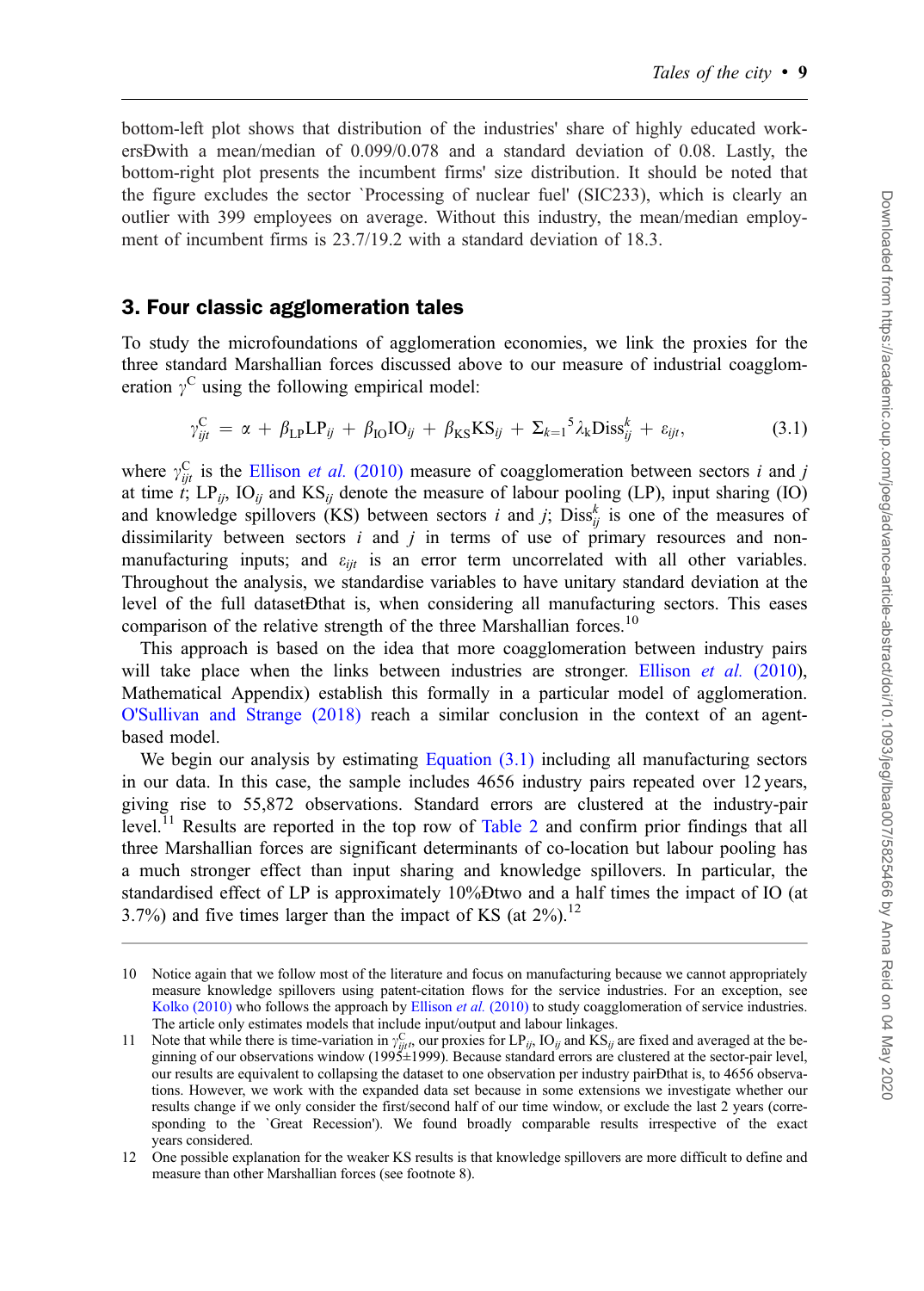It is worth emphasising that this estimation is across the universe of industry pairs (as in [Ellison](#page-24-0) *et al.* (2010), and as in some specifications in our prior paper, [Faggio](#page-24-0) *et al.*, [2017\)](#page-24-0) rather than for individual industriesÐwhich is instead our focus here. In our previous paper, we thoroughly assessed the robustness of these findingsÐfor example, by excluding London, by controlling for average population or employment of the TTWAs in which the industry pairs are located, or by accounting for the industries' own agglomeration. We further probed their causal nature by using an instrumental variable strategy that predicts the extent of labour pooling, input sharing and knowledge spillovers among UK manufacturing industries using proxies for the three Marshallian forces constructed using US data. In the current work, we have carried out a similar set of checks and reached similar conclusions: our findings most likely capture the causal impact of the three Marshallian forces on co-locationÐholding fixed other potential confounders. These results are not reported here for brevity.

We now turn to industry-specific models of our four salient classic tales of agglomerationÐnamely, the textile (SIC171-SIC177), cutlery (SIC286), computer (SIC300) and automobile (SIC341) sectors. When considering microfoundations for these specific sectors, the empirical model in Equation  $(3.1)$  is identified by exploiting variation in how one of these industries co-locates with the remaining 96 manufacturing industries. Note that while these models allow for maximal heterogeneity, the results are noisier given the limits imposed on this approach by the data.

To begin with, the second row of [Table 2](#page-10-0) presents our evidence for the textile industry. This set of sectors has been of historical importance for the development of manufacturing in the UK ([Landes, 1969](#page-25-0)). Our findings reveal very large and significant labour pooling effects at 0.367Ðthree and a half times larger than the average for the whole of manufacturing (at 0.101). We also find significant but smaller knowledge spillovers (at 0.143). Both estimates are significantly larger than the corresponding LP and KS for all other sectors in our data (excluding the textile group itself) with p-values on the null of no difference at 0.014 and 0.000, respectively. Conversely, the coefficient of input sharing is small (at 0.012) and insignificant. As for our sectoral characterisation, textile industries are more agglomerated than the average manufacturing sector (the EGI index is 0.081 vs. 0.032), and have a less educated workforce than average (the share of a college graduate is 0.050 compared to a manufacturing-wide average of 0.099). The sector also has close-to-average levels of new firms' entry and size of incumbent firms.

The picture is different when considering cutlery. The industry was considered by [Marshall \(1890\)](#page-25-0) who used it as a classic example of agglomeration driven by sharing of inputs and services. Indeed, he wrote that `many cutlery firms ... put out grinding and other parts of their work, at piece-work prices, to working men who rent the steam power which they require, either from the firm from whom they take their contract or from someone else' [\(Marshall, 1890](#page-25-0), 172). The results in [Table 2](#page-10-0) support these intuitions. The coefficient on input linkages is very large and significant (at 0.599Ðsixteen times larger than for the average manufacturing sector). Testing the equality of the IO coefficients between cutlery and all other sectors in our data leads us to reject the null of no difference with a pvalue of 0.007. For cutlery, the IO coefficient is also twice as large as the coefficient on labour market pooling (at 0.238), which is also significant (and significantly different from the rest of manufacturing; p-value on the significance of the difference: 0.034). Conversely, knowledge spillovers are not significant and slightly negative. Clearly, these results show that one would not want to generalise from cutlery to textiles: testing whether the strength of IO (and KS) between cutlery and textiles is the same clearly leads us to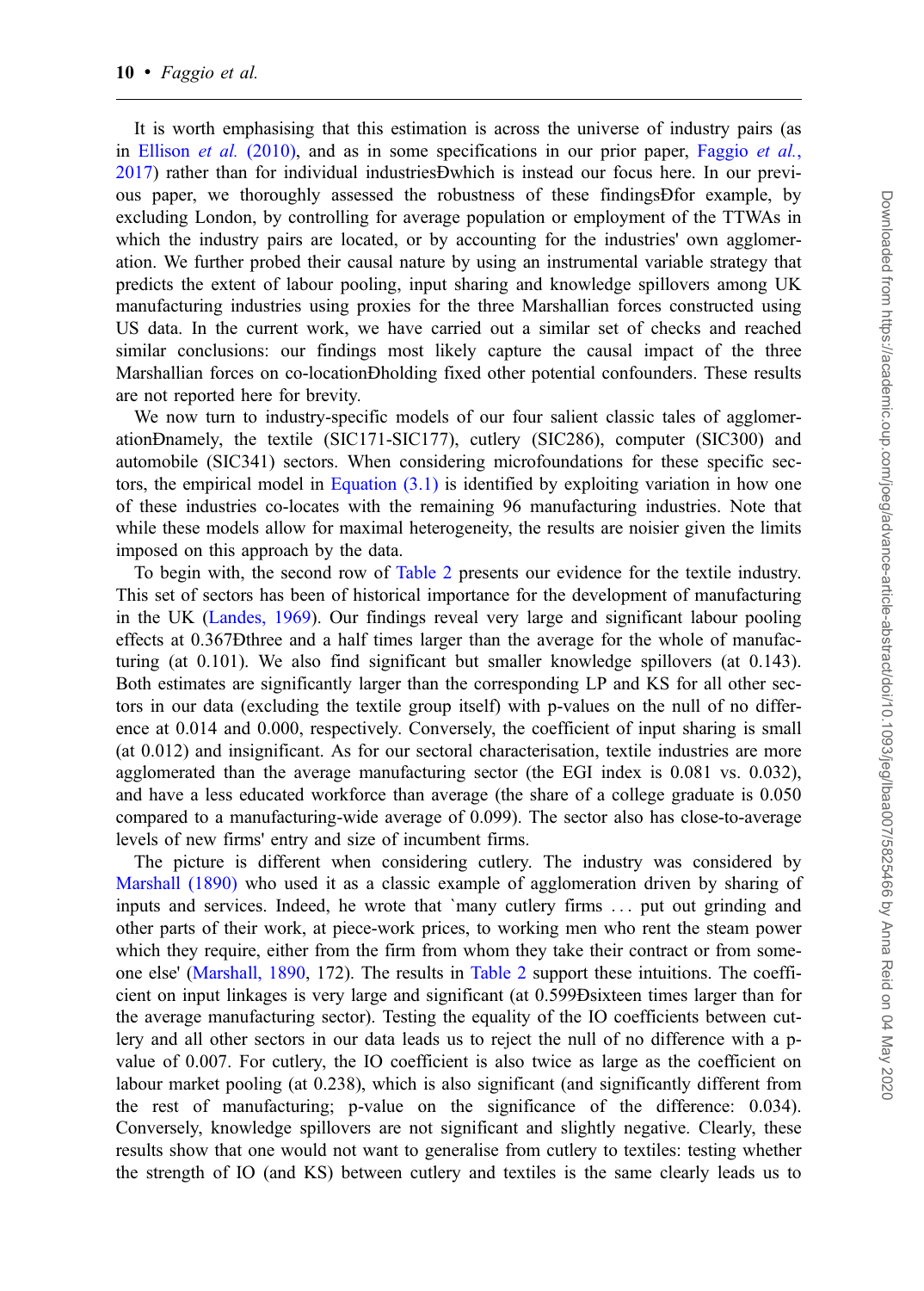| Sector description                                 | <b>SIC</b><br>Code | Effect<br>of $LP$       | Effect<br>of IO         | Effect<br>of KS       | EGI           | Entry<br>share | Share<br>highly<br>educated size | Incumbent<br>employment |
|----------------------------------------------------|--------------------|-------------------------|-------------------------|-----------------------|---------------|----------------|----------------------------------|-------------------------|
| A11                                                | All                | $0.1014***$             | $0.0366**$              | $0.0199**$            |               | 0.0321 0.1047  | 0.0986                           | 27.61                   |
|                                                    |                    | (0.0144)                | (0.0149)                | (0.0092)              |               |                |                                  |                         |
| Preparation, weaving and 171-177                   |                    | $0.3672***$             | 0.0119                  | $0.1426***$           |               | 0.0810 0.1084  | 0.0505                           | 20.83                   |
| <b>®</b> mishing of textiles                       |                    | (0.1126)<br>$0.2377***$ | (0.0566)<br>$0.5987***$ | (0.0349)<br>$-0.0392$ |               |                | 0.0375                           |                         |
| Mfg. of cutlery, tools and 286<br>general hardware |                    | (0.0681)                | (0.2204)                | (0.0514)              | 0.0379 0.0774 |                | 11.22                            |                         |
| Mfg. of of®ce machinery 300                        |                    | $-0.0577$               | 0.0174                  | $0.2150***$           |               | 0.0066 0.1658  | 0.2938                           | 10.69                   |
| and computers                                      |                    | (0.0844)                | (0.0187)                | (0.0518)              |               |                |                                  |                         |
| Mfg. of cars engines and 341                       |                    | $0.2914***$             | 0.0172                  | $0.1005*$             |               | 0.0451 0.1664  | 0.1029                           | 34.58                   |
| bodies for vehicles                                |                    | (0.0658)                | (0.0470)                | (0.0536)              |               |                |                                  |                         |

<span id="page-10-0"></span>Table 2. Coagglomeration and Marshallian forcesĐwhole economy and selected single-industry models

Notes: Regression coef®cients come from single-industry regressions that exploit the variation in the coagglomeration of the industry in question with other industries (mutually exclusive pairs only) over 12 years. Number of observations as follows. All sectors: 55,872. Textiles (SIC171-177): 7812. Cutlery (SIC286), Computers (SIC300) and Cars (SIC241): 1152. Standard errors clustered at the industry pair level reported in parenthesis. The Ellison $\pm$ Glaeser Agglomeration Index (EGI) reported is an average across industries and years.

reject the nullÐthough from a statistical point of view LP has the same importance in both sectors. In terms of its attributes, cutlery has average agglomeration, relatively low entrepreneurship and low educated workersÐclarifying that, even in terms of underlying organisational structure, cutlery and textiles are not comparable despite being both classic examples of the historical development of the UK industrial clusters. Finally, the small size of its incumbent firmsÐat 11 employees (40% of the manufacturing average)Ðcoupled with the very large impact of the IO proxy provides support to the intuitions in [Chinitz](#page-24-0) [\(1961\)](#page-24-0), who emphasised the importance of input sharing among small firms as a driver of agglomeration.

Without doubt, the computer industry is the salient industry in the agglomeration literature. One example is [Saxenian's \(1994\)](#page-25-0) highly impactful work on the Silicon Valley. Given previous discussions of this sector in the literature, it is no surprise that the regression results in Table 2 show a very large and significant coefficient on knowledge spillovers at 0.215Ð10 times larger than for the average manufacturing sector (and statistically different from KS in the rest of manufacturing; p-value on the significance of the difference: 0.000). The input sharing coefficient is also positive but substantially smaller and non-significant (at 0.017Ðhalf the size of the impact for manufacturing overall, though the difference is not statistically significant). The computer industry is somewhat unusual in displaying a slightly negative and insignificant coefficient on labour market pooling (at  $-0.058$ ). It is worth noting that the latter result does not mean that there is no labour market pooling in this industry. Instead, there could be significant labour pooling taking place within the computer sector itself. Note also that, although the computer industry is similar to cutlery in having small incumbents, the Chinitz-type IO effects are dominated by the importance of knowledge effects. This is possibly due to its highly educated workforce and entrepreneurshipÐfeatures that distinguish this sector from the previous tale. Clearly, this suggests thatÐhowever, appealing it might be to use the computer industry to illustrate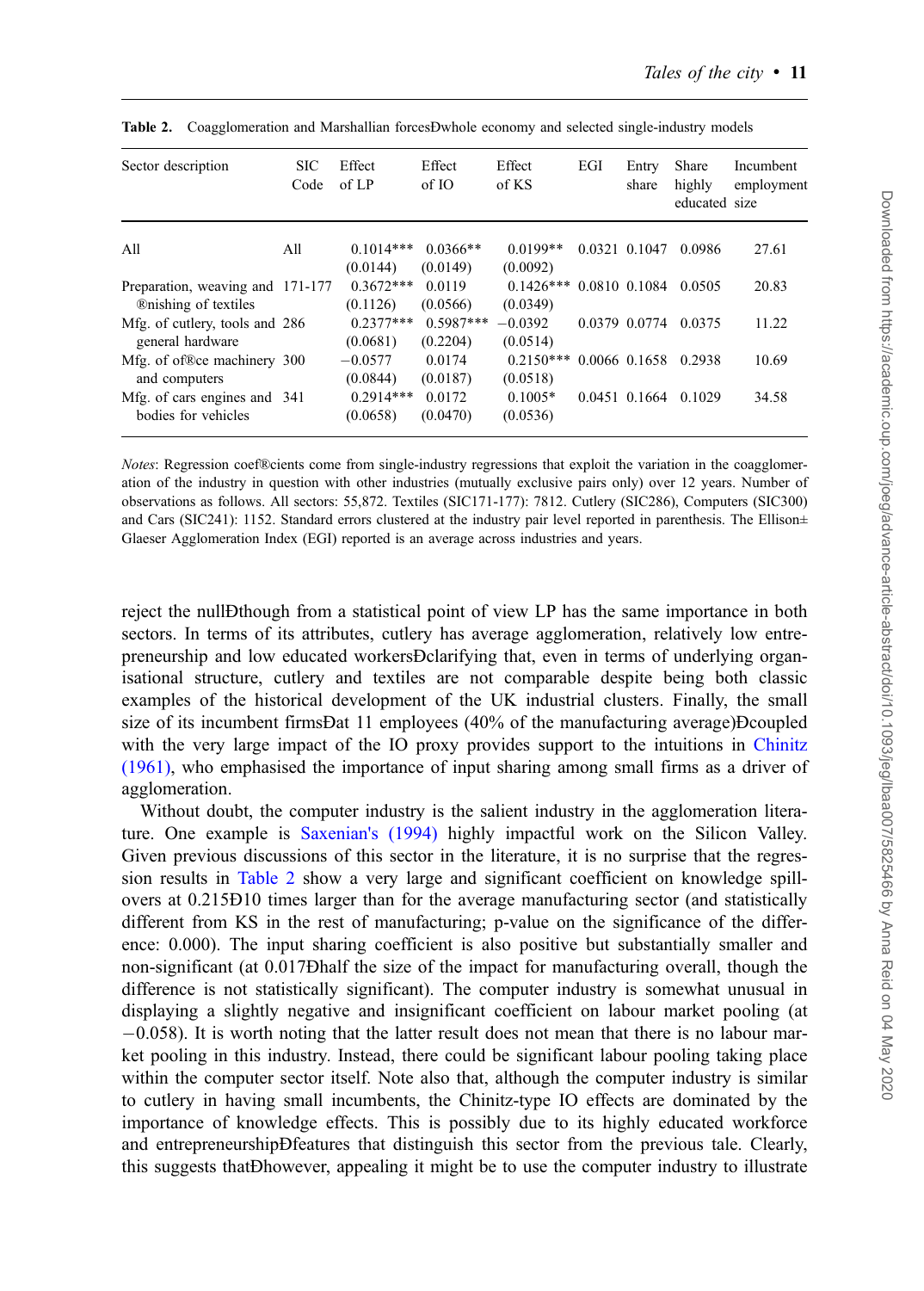agglomeration economies in generalÐthe logic of extrapolating from the computer industry is strained.

The car industry is also highly salient in the agglomeration literature. In the USA, this industry's declining cluster centred around Detroit is often contrasted to the prosperous computer cluster in Great San Jose. A very informative discussion along these lines can be found in [Glaeser \(2011\).](#page-24-0) Somewhat surprisingly, our sectoral characterisation uncovers similarities between these two sectors in the UK. Looking at [Table 2](#page-10-0), the car industry has more highly educated workers than manufacturing on averageÐlike the computer sector (though less markedly so)Ðand high entrepreneurship. It is also not markedly more agglomerated than the average manufacturing sector (unlike textiles; computers are instead clearly less agglomerated). The only remarkable difference for computers is that incumbents in the car sector are very large. Despite these broad similarities, the pattern of the regression coefficients differs. Labour pooling has a large and significant effect (at 0.291), while knowledge spillovers have a much smaller but still significant coefficient (at 0.100). Input sharing instead has a small insignificant impact (at 0.017). This evidence shows once again that even within sectors that share some features in terms of their organisation and characteristics, the microfoundations of agglomeration can be different. Indeed, tests on whether LP and KS have the same impact across the two sectors reject the nullÐthough the rejection is borderline for the latter (largely due to the imprecision of the estimate for the car sector).

In a nutshell, the evidence on the four tales shows that agglomeration is very heterogeneous. In the next section, we further substantiate this claim by exploring the variation in the strength of the three Marshallian forces across all 97 manufacturing sectors.

### 4. Individual industry models

In this section, we characterise the heterogeneity in the microfoundations of agglomeration more completely by estimating single-industry co-location models for all the 97 manufacturing sectors covered by our data. Stated differently, we estimate the empirical model in [Equation \(3.1\)](#page-8-0) industry-by-industryÐthat is considering all 97 sectors and not just the four classic tales. As discussed, these models are identified by the variation in the coagglomeration patterns of one industry with the remaining 96. The most important findings from this exercise are presented in [Figure 1](#page-12-0) and [Table 3.](#page-13-0) The full set of estimates is presented in Online [Appendix Table W1](https://academic.oup.com/joeg/article-lookup/doi/10.1093/jeg/lbaa007#supplementary-data).<sup>13</sup>

The first result that emerges is the striking heterogeneity in the strength of the Marshallian forces across manufacturing industries as clearly displayed in the panels of [Figure 1.](#page-12-0) This heterogeneity is not only visually sizeable but is also statistically significant: F-tests on whether the LP, IO and KS estimates are identical across sectors clearly reject the null (similarly, F-tests for the joint significance of the three sets of Marshallian forces reject the hypothesis that they are jointly equal to zero).

Looking at estimates for LP across all industries, we find a mean estimated effect of  $0.138$ ,<sup>14</sup> but a substantially smaller median impact at 0.059 (see top panel of [Table 3](#page-13-0)). This difference is due to a spreadout distribution of estimates (standard deviation of

<sup>13</sup> An editable .xls version of the table can be accessed from the corresponding author's webpage at the following link: http:// personal. lse. ac. uk/ silvao/ DataFromBigTable July2018. xlsx.

<sup>14</sup> Note that the average of the Marshallian force effects estimated industry-by-industry does not necessarily coincide with the corresponding effects estimated by pooling data for all industriesÐthat is, for the average sector.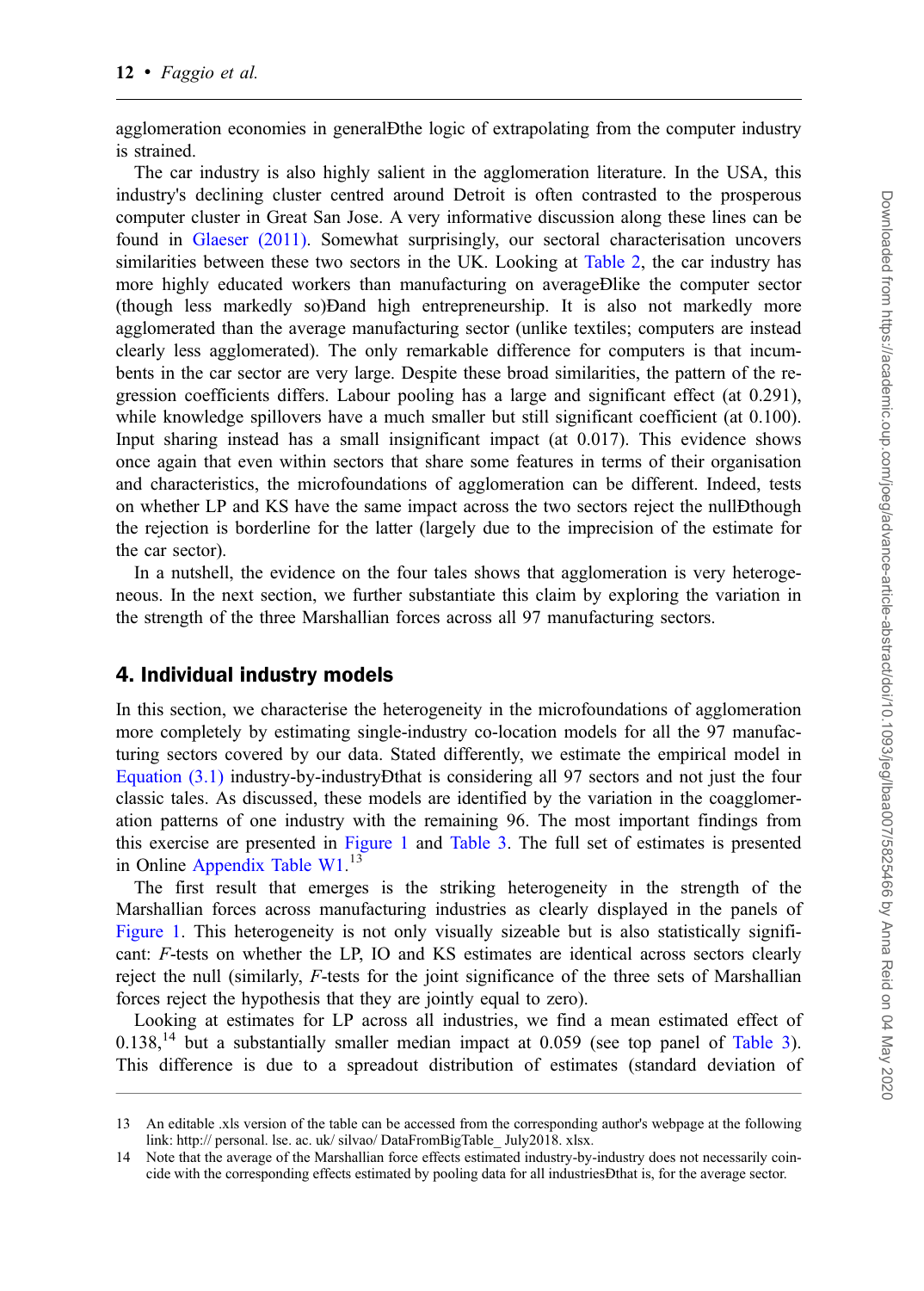<span id="page-12-0"></span>

Figure 1. Distribution of the estimated strength of the Marshallian forces. Notes: The top two plots and the bottom left plot present histograms for the distribution of the effect of labour pooling (LP), input±output (IO) and knowledge spillovers (KS) on industrial coagglomeration. These coefficients come from single-industry regressions that exploit the variation in the coagglomeration of the industry in question with other industries (mutually exclusive pairs only) over 12 years. Our dataset comprises of 97 industries. The bottom right plot presents the distribution of standard errors of the three sets of Marshallian forces estimates (LP, IO and KS). Standard errors clustered at the industry pairs. The full set of estimates is presented in [Online](https://academic.oup.com/joeg/article-lookup/doi/10.1093/jeg/lbaa007#supplementary-data) [Appendix Table 1](https://academic.oup.com/joeg/article-lookup/doi/10.1093/jeg/lbaa007#supplementary-data).

0.268) with an evident stretch towards positive values (skew 1.44). The top-left plot of Figure 1 further reveals that the estimated LP effect distribution easily covers the interval  $(-0.5,0.5)$  but stretches well above this range on the positive side of the horizontal axisD reaching values above one (i.e. a unitary standardised effect). However, not all of these estimates are significant. The bottom-right plot of the figure also reveals that the associated standard errorsÐthough mainly concentrated in the interval (0, 0.25)Ðare relatively spread out giving rise to approximately 36% significant estimates. Regarding IO, we find a much smaller average effect at 0.056 and an even smaller median impact at 0.017. This reflects the fact that nearly 40% of the sectors have IO effects very close to zero (Figure 1). On the other hand, the distribution is significantly spread out (standard deviation of 0.251) with an even more pronounced right skew than LP (2.905 vs. 1.444). This lends support to our previous claim that the majority of sectors are not tightly related via input±output linkagesÐbut some industries are very interconnected. We also find relatively stretched out standard errorsDonce again giving rise to 36% significant estimates. Regarding KS, we find even smaller mean and median values at 0.018 and 0.011, respectively. The KS distribution is less spread out (standard deviation of 0.089) than those of LP and IO, has a small negative skew  $(-0.339)$ , and is more symmetricĐwith values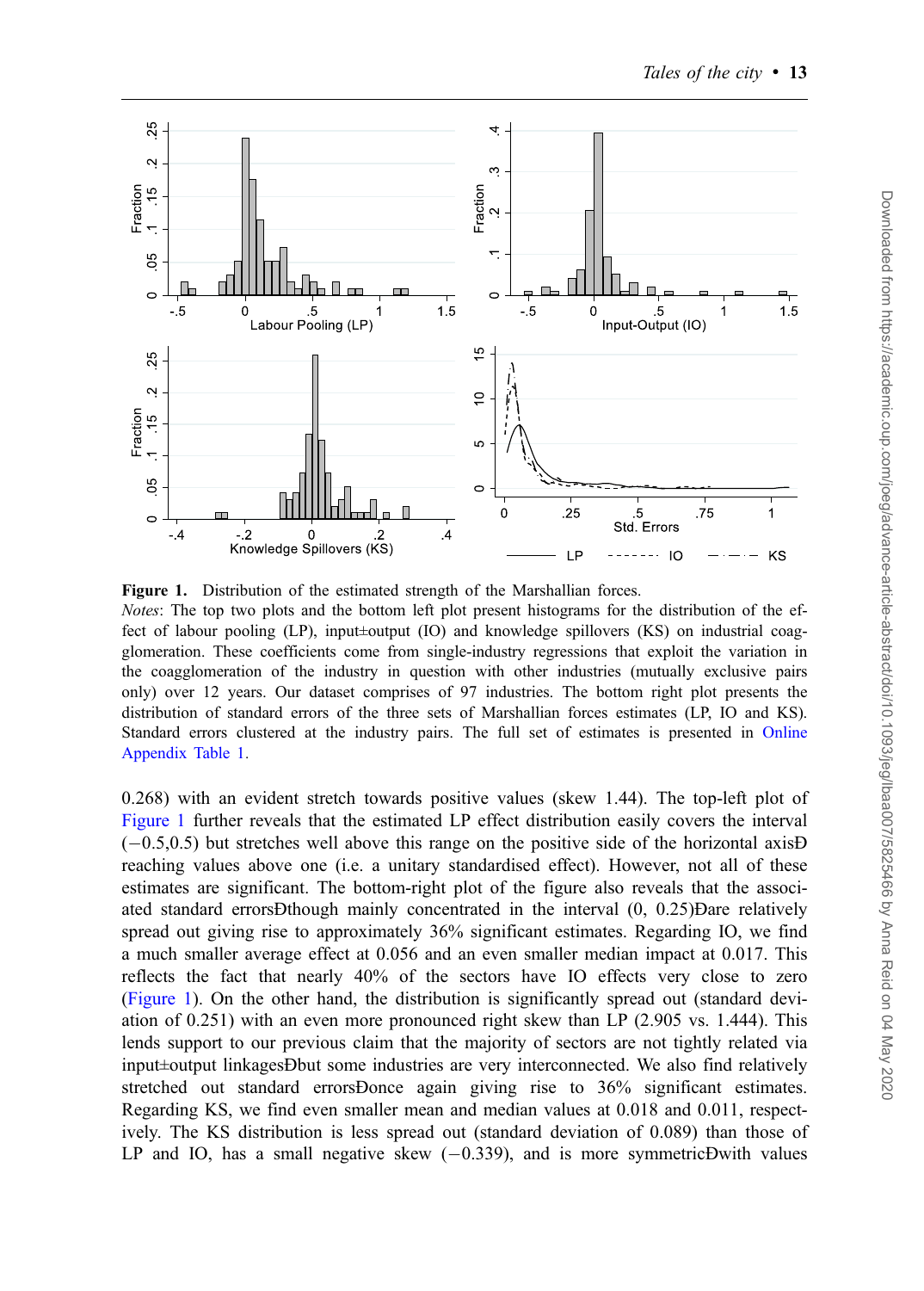<span id="page-13-0"></span>

|                               | Mean   | Median SD     |        | Skewness Top 4          |               | Top 4 industry description            |               | Bottom 4 Bottom 4 industry description       |
|-------------------------------|--------|---------------|--------|-------------------------|---------------|---------------------------------------|---------------|----------------------------------------------|
| Estimated labour              | 0.1380 | 0.0587 0.2677 |        | 1.44                    | SIC176        | Mfg. of knitted and crocheted fabrics | SIC363        | Mfg. of musical instruments                  |
| pooling effect (LP)           |        |               |        |                         | SIC171        | Preparation/spinning of textile ®bres | SIC267        | Cutting, shaping and ®nishing of stone       |
|                               |        |               |        |                         | <b>SIC173</b> | Finishing of textiles                 | <b>SIC154</b> | Mfg. of vegetable and animal oils and fats   |
|                               |        |               |        |                         | <b>SIC172</b> | Textile weaving                       | SIC365        | Mfg. of games and toys                       |
| Estimated input±output 0.0556 |        | 0.0172        | 0.2510 | 2.9055                  | SIC262        | Mfg. of ceramic goods other than      | SIC232        | Mfg. of re®ned petroleum products            |
| effect (IO)                   |        |               |        |                         |               | for construction                      |               |                                              |
|                               |        |               |        |                         | SIC263        | Mfg. of ceramic tiles and ags         | <b>SIC181</b> | Mfg. of leather clothes                      |
|                               |        |               |        |                         | SIC231        | Mfg. of coke oven products            | <b>SIC183</b> | Dressing/dyeing of fur; mfg. of fur articles |
|                               |        |               |        |                         | SIC286        | Mfg. of cutlery, tools and            | SIC157        | Mfg. of prepared animal feeds                |
|                               |        |               |        |                         |               | general hardware                      |               |                                              |
| Estimated knowledge           | 0.0182 |               |        | $0.0106$ 0.0888 -0.3387 | SIC262        | Mfg. of ceramic goods other than      | SIC233        | Processing of nuclear fuel                   |
|                               |        |               |        |                         |               | for construction                      |               |                                              |
| spillovers effect (KS)        |        |               |        |                         | SIC265        | Mfg. of cement, lime and plaster      | <b>SIC181</b> | Mfg. of leather clothes                      |
|                               |        |               |        |                         | <b>SIC300</b> | Mfg. of of®ce machinery and computers | <b>SIC183</b> | Dressing/dyeing of fur; mfg. of fur articles |
|                               |        |               |        |                         | <b>SIC171</b> | Preparation/spinning of textile ®bres | SIC362        | Mfg. of jewellery and related articles       |

Summary statistics for the microfoundation forces Destimated industry-by-industry Table 3. Summary statistics for the microfoundation forcesÐestimated industry-by-industry Table 3.

 $\frac{1}{2}$  from the comparison of the substructure of the contract of the coagglomeration of the industry in question with other industries (munally exclusive tion. Coeffecients come from single-industry regressions that e Notes: The table presents descriptive statistics of estimates of the effect of labour pooling (LP), input±output (IO) and knowledge spillovers (KS) on industrial coagglomeration. Coef®cients come from single-industry regressions that exploit the variation in the coagglomeration of the industry in question with other industries (mutually exclusive pairs only) over 12 years. Our dataset comprises of 97 industries. The full set of estimates is presented in Online Appendix Table 1. pairs only) over 12 years. Our dataset comprises of 97 industries. The full set of estimates is presented in Online [Appendix](https://academic.oup.com/joeg/article-lookup/doi/10.1093/jeg/lbaa007#supplementary-data) [Table](#page-7-0) 1.

l, l,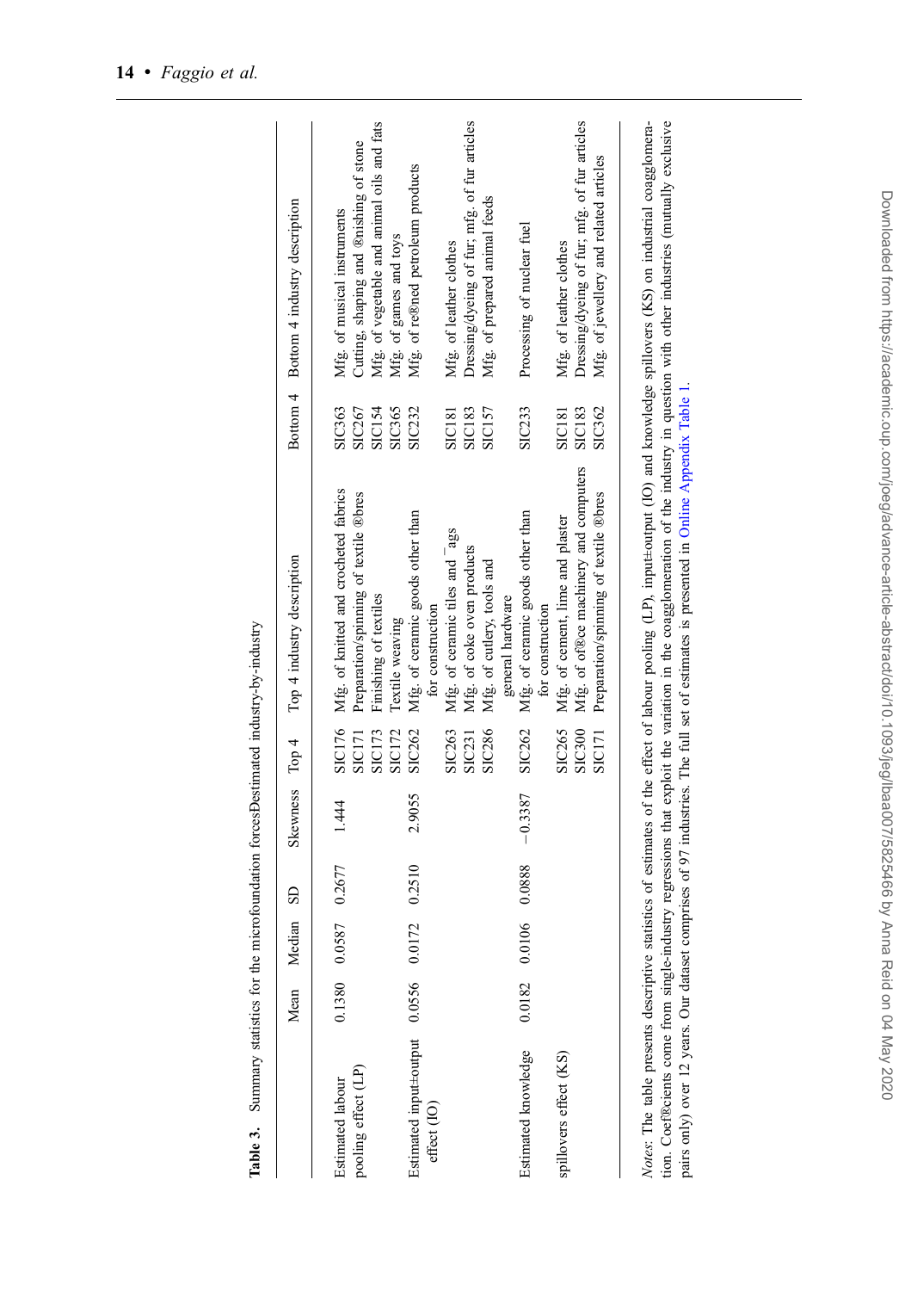

Figure 2. Associations (linear ®t) between Marshallian forces across industrial sectors. Notes: The plots present linear-fit lines obtained from regressing one Marshallian force on another Marshallian force as detailed in the legend. When pairing up Marshallian force, the one with the smallest amount of variation was used as right-hand side variable to make sure the predictions plotted in the graph cover the actual variation in the variable on the right-hand side (and do not `predict' out-of-sample). The original Marshallian forces were normalised to have zero mean so that all plots cross at the axis origins. Regression coefficients (standard errors) are as follows. LP on IO: 0.0811 (0.0696); LP on KS: 0.0694 (0.3810); and IO on KS: 0.9210 (0.5021).

concentrated in the interval  $(-0.2, 0.2)$  and around 25% of the industries displaying KS effects close to zero. Only approximately 16% of the estimates are significant. Lastly, we investigate the correlations between the three Marshallian forces across our industries. Our findings are presented in Figure 2, which displays linear predictions from univariate regressions of one of the three Marshallian forces on the other twoÐone at the time (e.g. LP on IO and then LP on KS). The figure shows that sectors with high LP also tend to have high IOÐbut these same sectors tend to have low KS. Conversely, we find that the association between IO and KS is positive.<sup>15</sup>

It is also interesting to reflect on the nature of the `top four' and `bottom four' sectors with the highest/lowest microfoundation estimates ([Table 3](#page-13-0)). Starting with LP, all industries in the top four belong to the textile sectorÐone of our tales. The bottom four sectors are instead very different from each other. `Manufacture of musical instruments' (SIC363) and `Cutting, shaping, and finishing of stone' (SIC267) are likely to have highly specialised workersÐa situation where pooling may not be possibleÐwhile `Manufacture of games and toys' (SIC365) and `Manufacturing of vegetable and animal oils and fats' (SIC154) are likely to involve standardised labourÐwhere pooling may not be needed. Turning to IO, one of our talesÐcutleryÐis among the top four sectors. Two of the other three top industries are in the same sectoral divisionÐthat is, the manufacture of ceramics (SIC262 and SIC263)Ðwhich is arguably another classic: Stoke-on-Trent (more generally

<sup>15</sup> When pairing up Marshallian forces, we used the force with the smallest amount of variation as right-hand side variable to guarantee that the predictions plotted on the graph cover the actual variation taken by this force (and do not `predict' out-of-sample). Unsurprisingly, the graphs display the same tendency when we run regressions swapping right- and left-hand side variables though the actual slopes are different.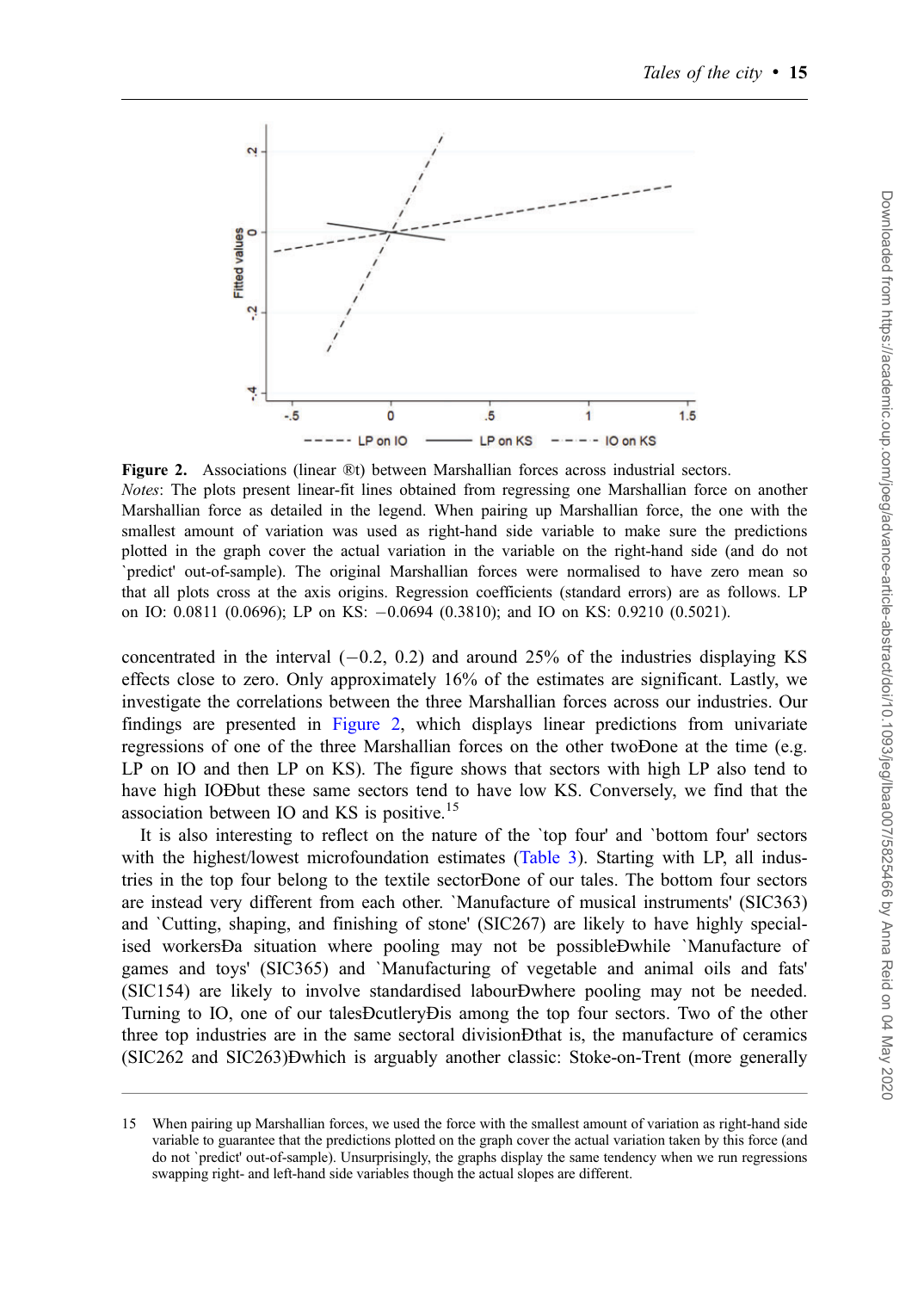Staffordshire) hosts highly concentrated and specialised pottery and ceramic-related productive activities. Conversely, little stands out considering the bottom four IO sectors. When looking at the top four KS sectors, we find that one of the classic tales Dthat is, the computer industryÐclearly ranks very high in terms of its responsiveness to knowledge flows. We also find `Preparation/spinning of textile fibres' (SIC171) among the top four sector and two sectors in the ceramic-related compartment. Interestingly, none of these sector has a high share of college graduates making them different from computers. At the opposite end, the bottom four sectors form a disparate group including a high-skilled sectorÐ`Processing of nuclear fuel' (SIC233; share of graduates 0.317)Ðand a very unskilled oneÐ`Manufacture of clothing and leather' (SIC181; with zero college graduates).

We conclude this section by carrying out an attempt at identifying industries that resemble the four classic tales discussed above in terms of the relative strength and significance of their estimated microfoundations. To do so, we proceed as follows: (i) we sort the data contained in Online [Appendix Table W1](https://academic.oup.com/joeg/article-lookup/doi/10.1093/jeg/lbaa007#supplementary-data) on the basis of the strength of the Marshallian force that best identifies a given taleÐfor example, on the basis of the IO effect which, at 0.599, characterises cutlery; (ii) we focus on a relative tight neighbourhood around the estimate of the force that characterises the taleÐthat is, we focus on IO values two standard errors up or down from 0.599; (iii) we mainly consider sectors that report a *statistically* significant coefficient within the identified range for the Marshallian force under consideration (e.g. IO for cutlery); and (iv) we identify industries that resemble the tale under investigation on the basis of the other two forcesÐ for example, they are similar to cutlery along LP and KS in terms of both strength and statistical significance (bearing in mind that we are already focusing on industries with similar input sharing effects by selecting industries with significant IO estimates around 0.599). While this is not an exact approach, it reveals potential similarities between our classic cases and other manufacturing industries.

Starting with textiles, we basically find that no other sector reproduces the kind of pattern that characterises this industry (SIC171-SIC177; LP = 0.367, significant; IO = 0.012, insignificant;  $KS = 0.143$ , significant). If anything, there is some heterogeneity within the textile group when considering its various sub-sectors: `Manufacture of textile articles, except apparel' (SIC174) displays a very different pattern with a very large effect of IO (at 0.169), but no impact for LP (0.029) and KS (0.0049). When focusing on the pattern for cutlery (SIC286; LP = 0.238, significant; IO = 0.599, significant; KS =  $-0.039$ , insignificant), we find some similarities with `Pressing of iron and steel' (SIC273; LP =  $0.329$ , significant; IO = 0.418, significant; KS =  $-0.032$ , insignificant) and `Manufacture of ceramic tiles' (SIC263; LP = 0.376, significant; IO = 1.109, significant; KS = 0.106, insignificant). While the former resembles cutlery in terms of its core production processes, the latter is in a very different compartmentÐand displays too large a coefficient on KS. Next, we look for similarities to the computer industry (SIC300;  $LP = -0.058$ , insignificant;  $IO = 0.017$ , insignificant;  $KS = 0.215$ , significant), but struggle to find any. The closest sectors are `Manufacture of accumulators, cells and batteries' (SIC314;  $LP = 0.007$ , insignificant; IO  $= -0.039$ , insignificant; KS  $= 0.141$ , insignificant)Dalthough the impact of KS is not significant despite being the dominant force. Lastly, when we hone in on cars (SIC341; LP = 0.291, significant; IO = 0.017, insignificant; KS = 0.100, significant), we find no other sector that displays a similar pattern.

All in all, the evidence from this section confirms our previous conclusions. The forces that govern agglomeration are very heterogeneous. Extrapolation from salient cases to other sectors should be carried out carefully, as should `interpolation' from regressions that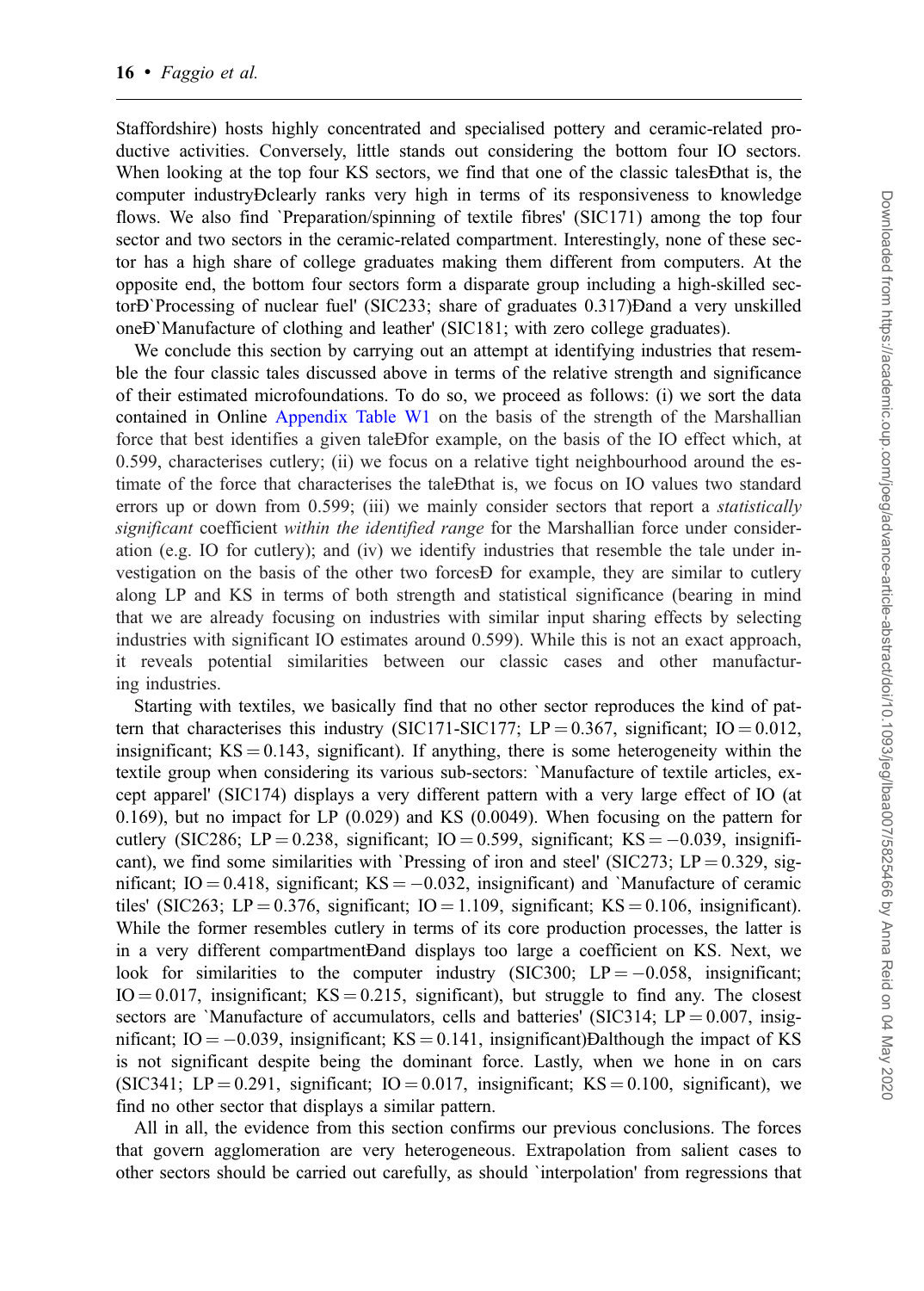pool all manufacturing sectors to characterise the behaviour of specific industries. Nevertheless, individual industry models have the potential to guide this sort of analysis: a local planner interested in promoting the emergence of a cluster in a given industry should be especially careful in acting on lessons learned from another industry with very different microfoundations. Put the other way, the planner should only attempt to extrapolate from industries that are similar in their agglomeration tendencies.

### 5. Understanding the patterns

#### 5.1. Theoretical foundations and empirical approach

This section systematises the patterns of microfoundations that are present in the individual industry models from Sections 3 and 4. This involves estimating models of the relationship between four key industry characteristicsÐnamely, localization, new firm entry, workforce education and size of incumbent firmsÐand the estimated individual industry coefficients on Marshallian microfoundations. This approach extends the analysis in [Faggio](#page-24-0) et al. (2017), where the characteristics of industry pairs were related to Marshallian coefficients estimated across the universe of industry pairs. The key difference is that here we consider individual industriesÐas opposed to industry pairs. This delivers direct evidence on the correlates of one industry's microfoundations and generates insights that can be used to guide policy.

In our analysis, we focus on some fundamental questions that are theory-grounded and related to the fundamental nature of agglomeration forces. First, we investigate whether coagglomeration is a substitute or a complement to localisation. This question is related to the `old' urbanisation versus localisation debate, where the focus is on whether agglomeration economies depend primarily on the scale of the entire city (urbanisation) or that of an individual industry (localisation). See, for instance, [Glaeser](#page-25-0) et al. (1992) and [Henderson](#page-25-0) et al. (1995), or the survey by [Rosenthal and Strange \(2004\).](#page-25-0) On the empirical side, some recent research shows effects that appear to operate within industries ([Fallick](#page-24-0) et al.[, 2006](#page-24-0)), while other research finds effects operating between industries ([Ellison](#page-24-0) et al., [2010\)](#page-24-0). Theoretically, it is straightforward to conceive a model where both effects are at workÐwith the agglomeration of an industry being either a substitute or a complement to the coagglomeration of that industry with other sectors. The substitution effect of agglomeration would works as follows: if the presence of own industry activity creates an external increasing return within the industry, then cross-industry coagglomeration might not be as valuable. The complementarity argument would suggests instead that industries that benefit from Marshallian forces seek to enjoy these benefits both by coagglomerating with other industries and by locating with other own-industry firms. [Helsley and Strange](#page-25-0) [\(2002\)](#page-25-0) provide a model where there is a potential for both substitute and complement relationships of this sort. In sum, there are theoretical argumentsÐand some empirical evidenceÐsuggesting that both complementarity and substitution can be at work. We will consider this issue by relating an industry's [Ellison and Glaeser \(1997\)](#page-24-0) Index (EGI) of agglomeration to the industry-level coefficients that capture the strength of LP, IO, and KS.

Second, we study how industry dynamism and entrepreneurship relate to the microfoundations of agglomeration. [Vernon \(1960\)](#page-25-0) argues that the distinction between stable and unstable industries is key to understanding the nature of increasing-returns productive activities. In Vernon's view, the dynamism found in unstable industries serves to strengthen microfoundations. This result is a clear comparative static in a range of models. For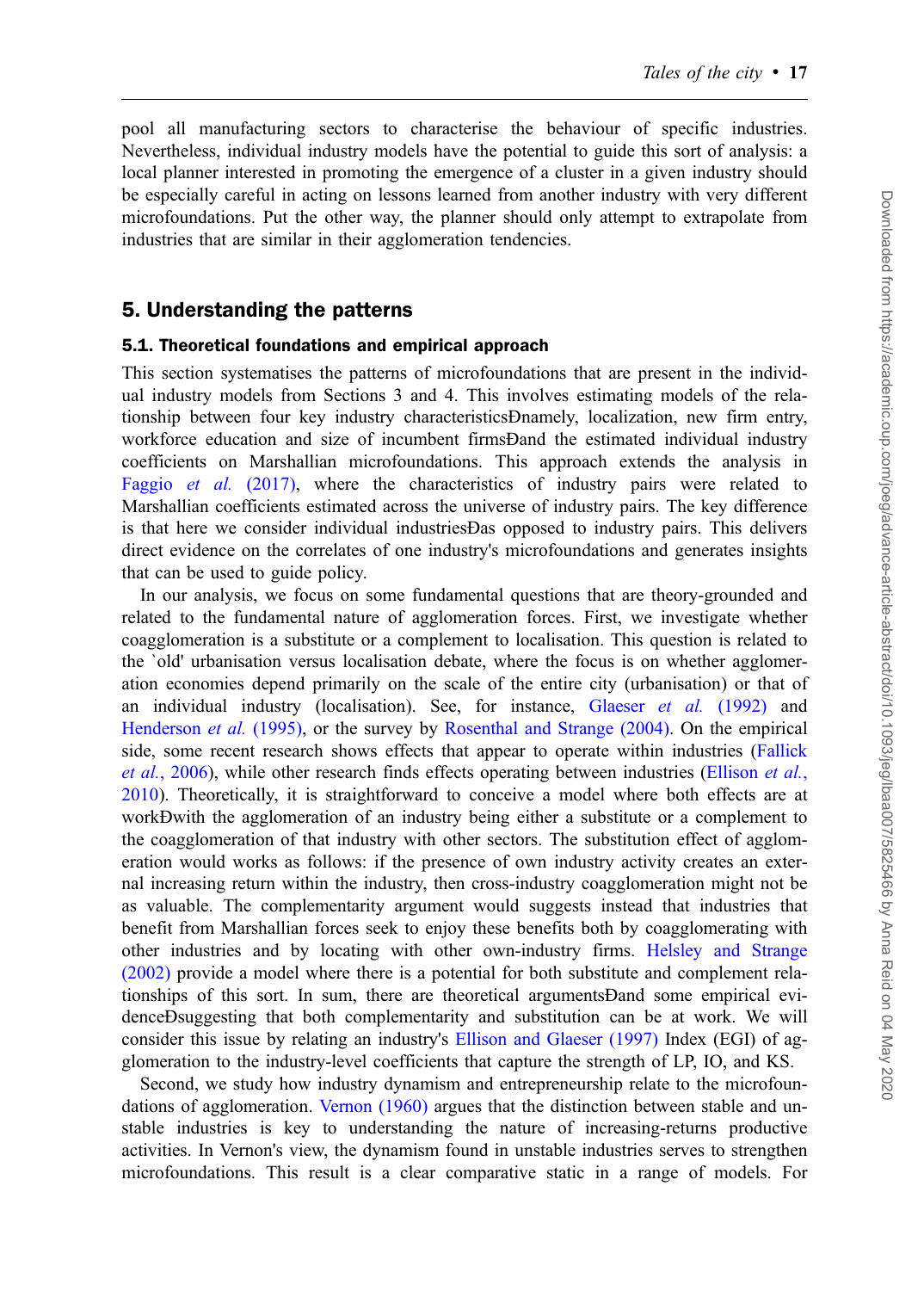instance, in the [Helsley and Strange's \(1990\)](#page-25-0) model of labour market matching, more instability would be reflected in a greater loss associated with poorly matched employers and workers. This, in turn, raises the marginal benefit of market thickness, implying stronger agglomeration economies. Similarly, in [Duranton and Puga's \(2001\)](#page-24-0) model of nursery cities, agglomeration is more valuable at the prototype stage than when the product is in ordinary production. In both cases, a more `entrepreneurial' industry will benefit more from coagglomeration with related industries. However, dynamism might similarly weaken microfoundations. [Helsley and Strange \(2004\)](#page-25-0) show that repeated interactions are needed to get knowledge sharing and, by extension, other microfoundations. To the extent that more dynamic industries make it less likely that interactions are repeated, this suggests that dynamism might be negatively associated with the strength of Marshallian forces. In short, the effect of dynamism could go either way, and the relationship between an industry's entrepreneurship and the strength of Marshallian agglomeration forces is an empirical question. In the analysis below, we proxy dynamism with entry share and we explore the relationship between the incidence of new firms and the estimated strength of the Marshallian forces at the industry level.

The third question we consider is the relationship of workforce education with agglom-eration. It is common to equate education with skills. [Bacolod](#page-24-0) *et al.* (2009a, [2009b,](#page-24-0) [2010\)](#page-24-0) show that this is somewhat misleading: education is an input in skills, but there is not a one-to-one relationship between the two. Skill is a heterogeneous concept, with cognitive and social skills more strongly related to education than the physical skills that dominate the skilled tradesÐlike Marshall's cutlery workers, discussed earlier in the article. If educated workers have more specialised skills, then labour pooling effects might be stronger in sectors with a more educated workforce. Nonetheless, since education is at best an imperfect proxy for skills, this relationship might not hold. Similarly, input sharing is also sometimes seen as being especially strong for high technology products [\(Porter, 1990](#page-25-0)), which might also mean that input sharing is stronger in industries with more educated workers. Having said this, there is no reason why input sharing could not apply to low technology productsÐsuggesting that the relationship between the average education of an industry's workforce and input sharing could go either way. Similarly, although a worker must know something to have knowledge that might spill over, there is ambiguity: Marshall's cutlery workersÐwhile clearly skilledÐalmost certainly did not hold university degrees. To consider these issues empirically, we investigate the relationship between educationÐspecifically the share of graduates in the industry's workforceÐand the industryby-industry Marshallian coefficients estimated in Section 4.

Fourth and finally, we explore how firm size is related to microfoundations of agglomeration. Again, prior research establishes the possibility of large firms either discouraging or encouraging agglomeration. On one hand, [Chinitz's \(1961\)](#page-24-0) classic paper argues that small firms have larger effectsÐin particular, by fostering input sharing linkages. See [Rosenthal and Strange \(2003](#page-25-0), [2010](#page-25-0)) for empirical results consistent with this idea. On the other hand, other empirical work [\(Agrawal and Cockburn, 2003;](#page-24-0) [Feldman, 2003\)](#page-24-0) shows `anchor' effects whereby large firms have important externalities. In our analysis, we reassess these questions by studying the relationship between an industry's mean employment of incumbent firmsÐthat is, those already in the marketÐand that industry's Marshallian coefficients.

In sum, theory gives us ambiguous predictions regarding how the estimated LP, IO and KS forces relate to industry characteristics such as localisation, entry share, workforce education and incumbent size. This is a parallel to [Boschma \(2005\)](#page-24-0) and [Caragliu and](#page-24-0)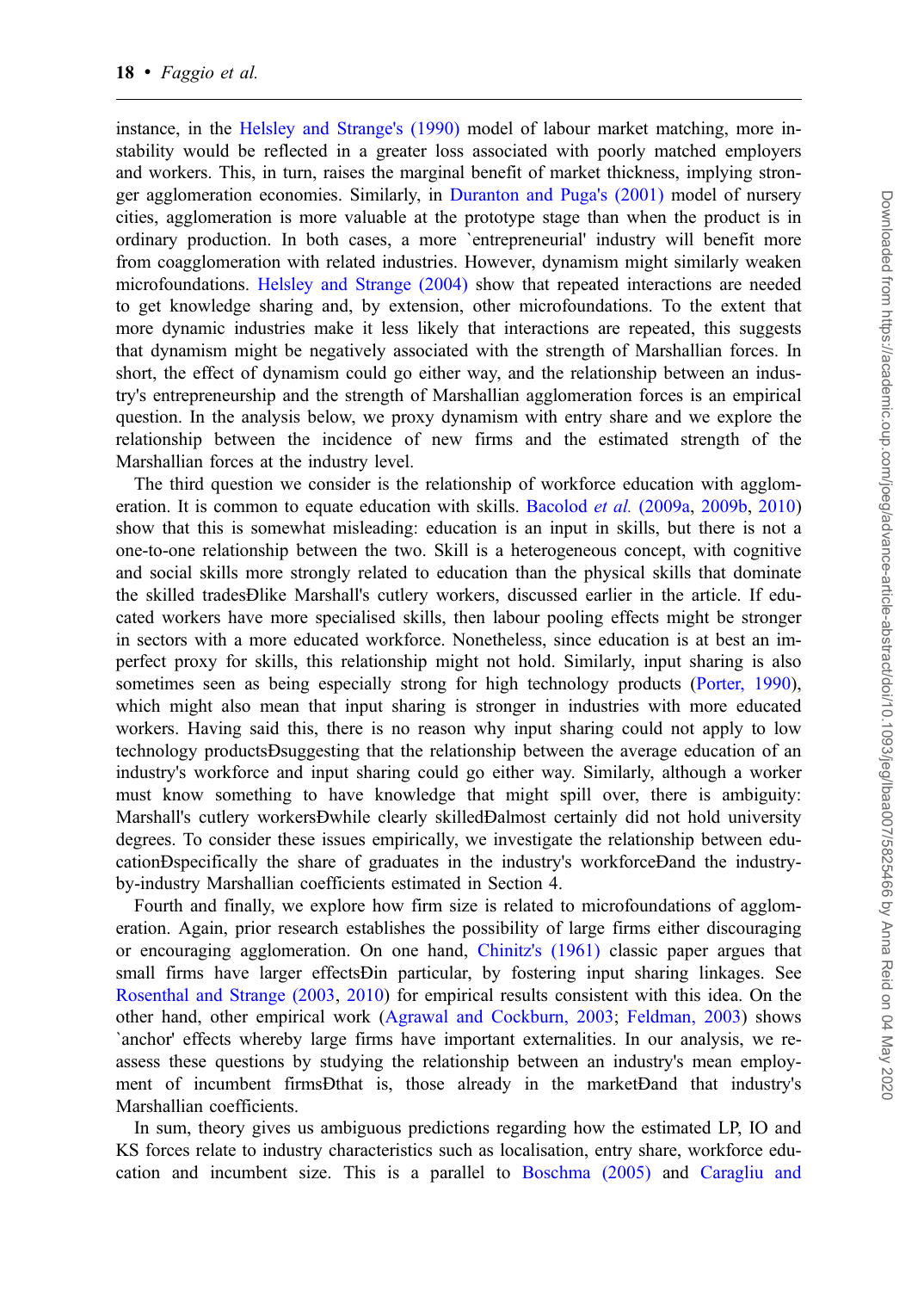[Nijkamp \(2012\)](#page-24-0), who consider the many dimensions of proximity. These include geographic proximity (incorporated here through the metropolitan area level estimation of Marshallian coefficients) and organisational, institutional, social and cognitive proximityÐ which are at least partly captured by the industry characteristics we consider. It is worth pointing out that Boschma notes that such characteristics may have ambiguous effects on knowledge spillovers or learning (his primary focus). We will attempt to resolve these ambiguities by estimating models relating these industry characteristics to estimated Marshallian coefficients.

The estimating equation we use to implement these ideas takes the following very simple form:

$$
\beta_{ai} = \sum_{h} \delta_h X_{hi} + \varepsilon_i, \tag{5.1}
$$

where  $\beta_{ai}$  gives the value of the coefficient for Marshallian force aÐwith  $a \in \{LP, IS,$ IO}Dfor industry i (which we estimated using [Equation \(3.1\)](#page-8-0) sector-by-sector), while  $X_{hi}$ represents the value of the industry characteristic hÐwith  $h \in \{EGI, Entry, Education,$ Incumbent} $B$ for industry *i*. We start by estimating univariate models where we enter one of these characteristics at a time, and then present multivariate models including all industry characteristics together. Furthermore, we estimate simple linear models like those indicated by Equation (5.1), as well as non-linear models in which dummies that capture quantiles of the underlying sectoral attributes are used to characterise industries. In the latter case, we estimate models where we regress the Marshallian coefficients on dummies for observations in the top 10% and bottom 10% of the various industry characteristics to look for non-linear relationships.

For all models, our preferred approach is to present and discuss estimates that come from specifications where industries are weighted by the inverse of the standard error of the Marshallian coefficients. This approach means more weight is placed on industries where Marshallian forces are estimated with greater precision, while our results are not `pulled' by outlier industries with potentially large but far from significant estimates of LP, IO and KS. This correction is similar to the one routinely used in meta-analysisÐwhere studies are generally weighted on the basis of the underlying sample size or the variance of the variables under consideration. As noted by [Borenstein](#page-24-0) *et al.* (2009), the two approaches are almost equivalentÐgiven that the (inverse of the) variance is proportional to the sample size. Since in our analysis all sectors occur an identical number of times in the industry-by-industry regression spelled out in [Equation \(3.1\)](#page-8-0) and so contribute in the same way to the estimation of the industry-specific LP, IO and KS, we cannot weigh by sample size. Instead, we weigh by the inverse of the standard errorÐwhich we find is an intuitive way to account for the precision of our estimates given that significance levels are conventionally established by looking at the coefficient-to-standard error ratio (i.e. the  $t$ -test).<sup>16</sup> We also estimated unweighted models, which are reported in the Online Appendix. While the results from this second approach yield similar intuitions, the estimates are noisier and the patterns are less clear. However, unweighted models do not account for the fact that large estimated Marshallian coefficients need not be statistically significantDand so should be `discounted' in our analysis. So we consider the unweighted

<sup>16</sup> We also experimented with weights inversely proportional to the variance of our estimates. This approach returned similar patterns.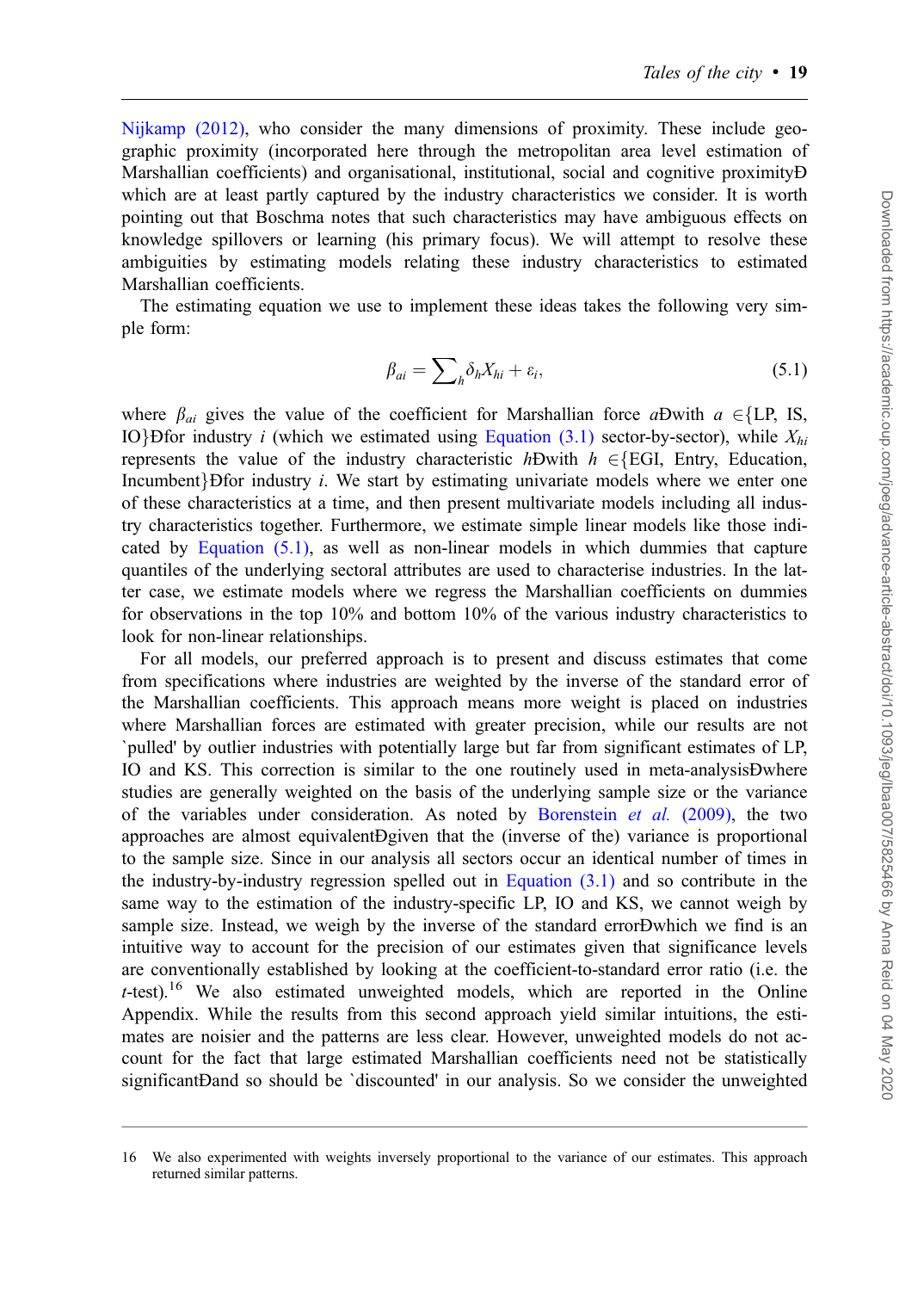estimates less reliable. Finally, in all specifications we adjust standard errors for heteroskedasticity by using a standard `robust' variance±covariance matrix correction.

#### 5.2. Results

[Table 4](#page-20-0) presents the results of weighted univariate regressions. For each Marshallian force, the first column reports the results of a continuous model, while the second column gives the results of a model which includes dummies identifying observations in the top 10% and bottom 10% of the distribution of a given sector characteristic, as described above.

The top panels of the table address whether agglomeration and coagglomeration are substitutes or complements. The results suggest that the latter is more likely the case. The labour pooling coefficient rises with the degree to which an industry is agglomerated according to the EGI measure. So does the knowledge spillover coefficient. The complementarity result holds for both the continuous measure and for the dummy approach. For input sharing, however, the results are weaker. The estimate in the continuous model is close to zero. However, the bottom 10% dummy is significantly negativeÐwhich is consistent with agglomeration and coagglomeration being complements.

The second set of results in [Table 4](#page-20-0) concerns entrepreneurship and industry dynamism as proxied by the entry share. With regard to labour pooling, there is a positive and significant relationship between the presence of new firms and the LP coefficient. The bottom 10% dummy is significant and negative, suggesting that the positive relationship is driven, at least in part, by the least dynamic sectors (i.e. those with the lowest rate of entry). [Krugman \(1991a,](#page-25-0) [1991b](#page-25-0)) showed that labour pooling can increase productivity in part by reducing unemployment when a city's employers experience labour demand shocks that are not perfectly correlated. The finding here seems similar in the sense that industries with a lot of entry (and possibly exit) exhibit LP to a greater extent. On the other hand, we fail to find a statistically significant relationship between dynamism and input sharing or knowledge spillovers. One explanation would be that input and knowledge relationships take longer to form. Alternatively, this could be the result of the ambiguities in the theoretical predictions discussed aboveÐwith `negative' and `positive' forces cancelling out and leaving it impossible to form tight predictions on the likely strength of these microfoundation forces on the basis of this sector-specific characteristic.

The third set of results in [Table 4](#page-20-0) concerns the share of educated workers. The sharpest results we find are for knowledge spillovers. Industries with a high share of college graduates have larger KS coefficients. The dummy model (final column) shows that the top 10% dummy coefficient is positive and significant, suggesting that the relationship may be driven by the sectors with the very highest education levels. The coefficient on the top 10% dummy is also significant for input sharing. The continuous specification for input sharing, however, shows a positive but insignificant coefficient. Lastly, for LP, the bottom 10% dummy is positive and significant. This somewhat puzzling result ech-oes a similar finding in [Faggio](#page-24-0) et al.  $(2017)$ , where low-education industry pairs showed a greater degree of labour pooling. In this article, we see that industries with the very least educated workers have the largest coefficients for labour pooling. This presumably reflects labour pooling operating strongly outside of sectors with highly educated workers. This is consistent with the argument above that education is not identical to skills.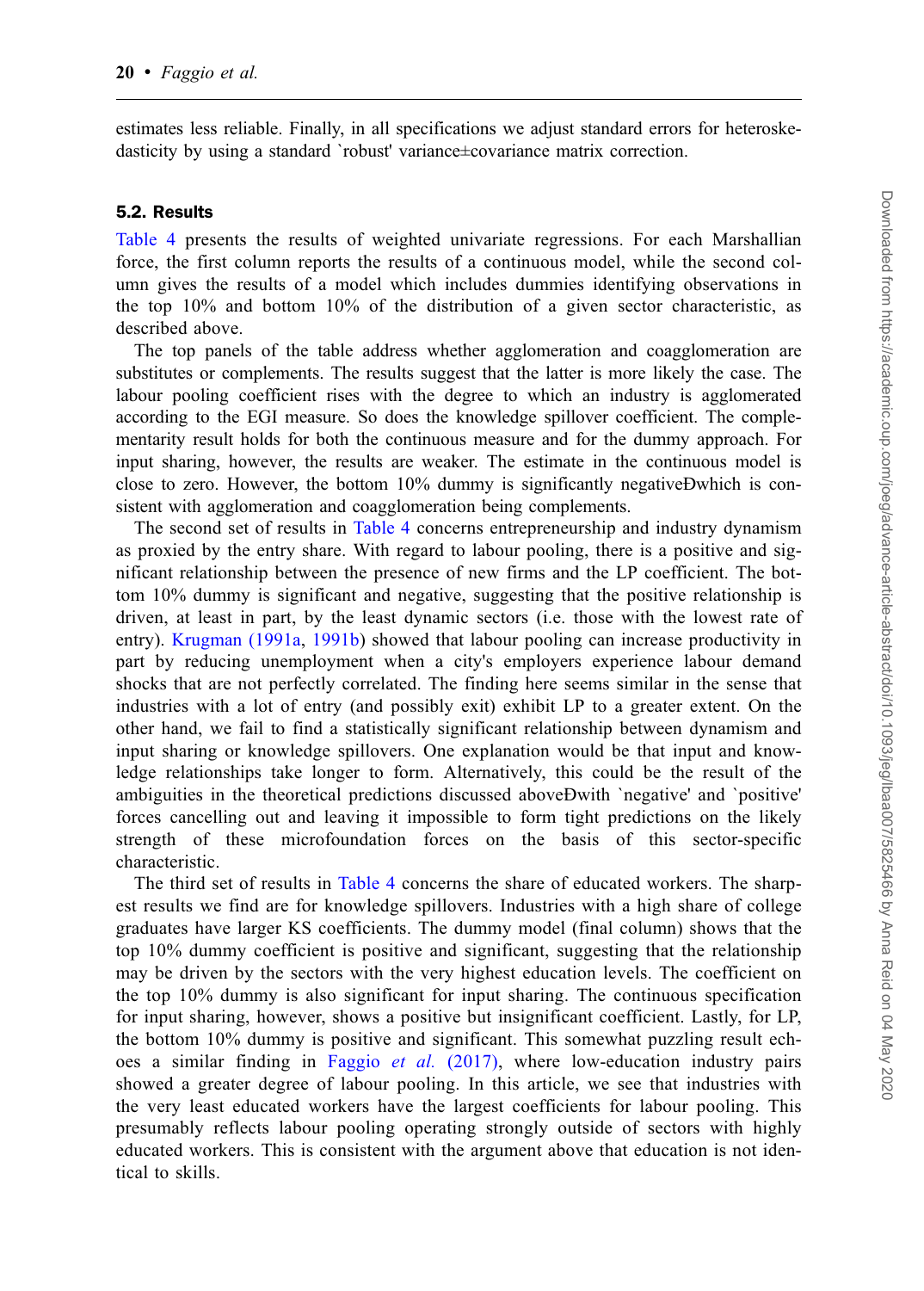|                         |               | Labour pooling |              | Input sharing |              | Knowledge spillovers |              |
|-------------------------|---------------|----------------|--------------|---------------|--------------|----------------------|--------------|
|                         |               | (1)            | (2)          | (3)           | (4)          | (5)                  | (6)          |
| EGIDagglomeration       | Continuous    | $0.1505***$    |              | 0.0006        |              | $0.0181**$           |              |
| index                   |               | (0.051)        |              | (0.020)       |              | (0.009)              |              |
|                         | Top           |                | $0.2262***$  |               | $-0.0007$    |                      | $0.0458*$    |
|                         |               |                | (0.056)      |               | (0.047)      |                      | (0.024)      |
|                         | <b>Bottom</b> |                | $-0.0337***$ |               | $-0.0021***$ |                      | $-0.0090$    |
|                         |               |                | (0.013)      |               | (0.006)      |                      | (0.006)      |
| Entry share             | Continuous    | $0.0131*$      |              | 0.0003        |              | 0.0037               |              |
|                         |               | (0.008)        |              | (0.004)       |              | (0.004)              |              |
|                         | Top           |                | 0.0071       |               | $-0.0083$    |                      | $-0.0006$    |
|                         |               |                | (0.046)      |               | (0.010)      |                      | (0.011)      |
|                         | Bottom        |                | $-0.0329**$  |               | 0.0031       |                      | $-0.0015$    |
|                         |               |                | (0.013)      |               | (0.007)      |                      | (0.009)      |
| Share highly            | Continuous    | 0.0053         |              | 0.0059        |              | $0.0077*$            |              |
| educated                |               | (0.007)        |              | (0.004)       |              | (0.004)              |              |
|                         | Top           |                | 0.0080       |               | $0.0213***$  |                      | $0.0213*$    |
|                         |               |                | (0.010)      |               | (0.008)      |                      | (0.012)      |
|                         | <b>Bottom</b> |                | $0.0501*$    |               | $-0.0084$    |                      | $-0.0041$    |
|                         |               |                | (0.025)      |               | (0.013)      |                      | (0.007)      |
| Incumbent<br>employment | Continuous    | $-0.0002$      |              | 0.0032        |              | 0.0023               |              |
|                         |               | (0.027)        |              | (0.013)       |              | (0.009)              |              |
| size                    | Top           |                | 0.0024       |               | $-0.0203**$  |                      | $-0.0009$    |
|                         |               |                | (0.054)      |               | (0.009)      |                      | (0.010)      |
|                         | <b>Bottom</b> |                | $-0.0258*$   |               | $-0.0136$    |                      | $-0.0171***$ |
|                         |               |                | (0.013)      |               | (0.011)      |                      | (0.006)      |

<span id="page-20-0"></span>Table 4. Relationship between estimated Marshallian forces strength and sectoral characteristicsÐunivariate regression results; weighted by the inverse of standard error

Notes: Robust standard errors are in parenthesis. Number of observations: 97 except in the panel focusing on incumbent employment size, where SIC233 (processing of nuclear fuel, an outlier with 399 employees) is excluded. Results using the continuous version of the variables listed in the ®rst column are reported in Columns (1), (3) and (5). Results using dummies identifying industries in the top 10% and bottom 10% of these variables are reported in Columns (2), (4) and (6).

Finally, the bottom panel of Table 4 presents results that focus on the size of incumbent firms. The results on input sharing show some parallels with [Chinitz \(1961\)](#page-24-0)Ðthough they are not especially strong. The negative and significant top 10% dummy means that the sectors with the largest incumbents have the least input sharing. This is consistent with large firms being more weakly linked to their local supply chains, as in Chinitz. Having said this, it is worth noting that the coefficient on incumbent employment in the continuous model is positive, though very small and insignificant. With regard to knowledge spillovers, the bottom 10% coefficient is negative and significant. This suggests that industries with the smallest incumbents have the smallest knowledge spillover coefficients, a result consistent with the results for entry share discussed above. This is in line with the anchor hypothesis offered by [Feldman \(2003\)](#page-24-0) and [Agrawal and Cockburn \(2003\).](#page-24-0) Finally, for labour pooling, we see a negative and significant coefficient on the bottom 10% dummy, consistent with the industries with the smallest firms showing the least LP. This could be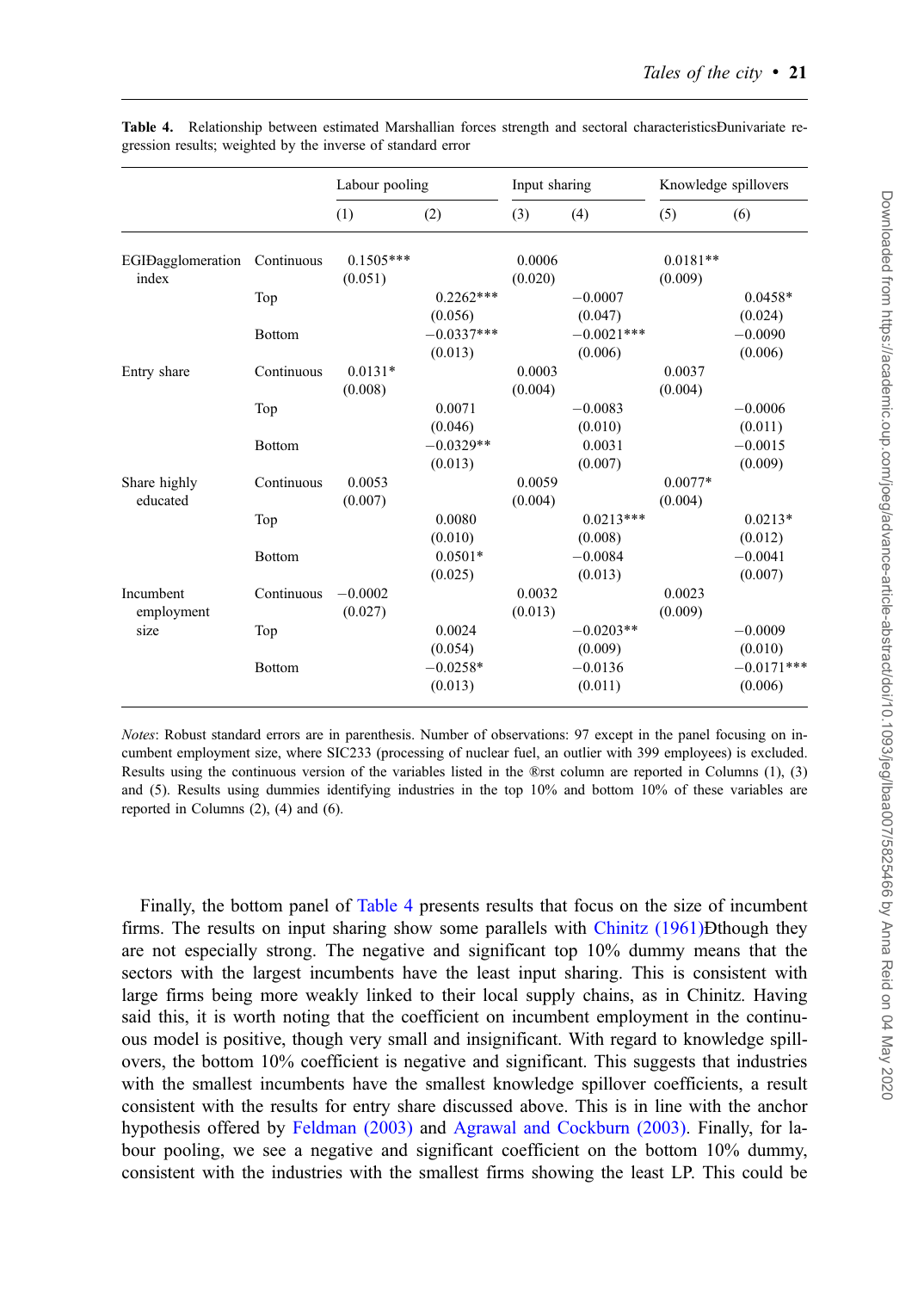|                         |               | Labour pooling |             | Input sharing |              | Knowledge spillovers |           |
|-------------------------|---------------|----------------|-------------|---------------|--------------|----------------------|-----------|
|                         |               | (1)            | (2)         | (3)           | (4)          | (5)                  | (6)       |
| EGIDagglomeration       | Continuous    | $0.1464***$    |             | 0.0071        |              | $0.0171**$           |           |
| Index                   |               | (0.055)        |             | (0.020)       |              | (0.008)              |           |
|                         | Top           |                | $0.2200***$ |               | 0.0017       |                      | $0.0478*$ |
|                         |               |                | (0.064)     |               | (0.045)      |                      | (0.024)   |
|                         | <b>Bottom</b> |                | $-0.0272*$  |               | $-0.0208***$ |                      | $-0.0063$ |
|                         |               |                | (0.017)     |               | (0.007)      |                      | (0.006)   |
| Entry share             | Continuous    | 0.0051         |             | $-0.0007$     |              | 0.0024               |           |
|                         |               | (0.009)        |             | (0.003)       |              | (0.003)              |           |
|                         | Top           |                | $-0.0006$   |               | $-0.0080$    |                      | $-0.0002$ |
|                         |               |                | (0.050)     |               | (0.010)      |                      | (0.014)   |
|                         | <b>Bottom</b> |                | $-0.0103$   |               | $0.0140*$    |                      | 0.0079    |
|                         |               |                | (0.018)     |               | (0.008)      |                      | (0.005)   |
| Share highly            | Continuous    | $-0.0101$      |             | 0.0061        |              | $0.0078**$           |           |
| educated                |               | (0.007)        |             | (0.004)       |              | (0.004)              |           |
|                         | Top           |                | $-0.0083$   |               | 0.0077       |                      | $0.0216*$ |
|                         |               |                | (0.012)     |               | (0.008)      |                      | (0.012)   |
|                         | <b>Bottom</b> |                | $0.0465*$   |               | $-0.0113$    |                      | 0.0028    |
|                         |               |                | (0.027)     |               | (0.017)      |                      | (0.008)   |
| Incumbent<br>employment | Continuous    | $-0.0061$      |             | 0.0016        |              | $-0.0043$            |           |
|                         |               | (0.023)        |             | (0.011)       |              | (0.008)              |           |
| size                    | Top           |                | $-0.0115$   |               | $-0.0138$    |                      | 0.0014    |
|                         |               |                | (0.054)     |               | (0.014)      |                      | (0.012)   |
|                         | <b>Bottom</b> |                | $-0.0249$   |               | $-0.0174$    |                      | $-0.0148$ |
|                         |               |                | (0.021)     |               | (0.013)      |                      | (0.009)   |

<span id="page-21-0"></span>Table 5. Relationship between estimated Marshallian forces strength and sectoral characteristicsÐmultivariate regression results; weighted by the inverse of standard error

Note: See footnote of [Table 4](#page-20-0).

explained by an organisational dimension of labour pooling: large firms can expand when their rivals are hit with negative shocks.<sup>17</sup>

So far, we have presented the results from the perspective of industry characteristics. It is, however, instructive to do the reverse, and consider the results from the perspective of Marshallian forces (i.e. columns rather than rows). It is clear that labour pooling is important for agglomerated industries, and especially dynamic ones. It appears to be strongest for the least educated workers and weakest for sectors with the smallest firms. There is some evidence that input sharing is most important for agglomerated industries. Furthermore, it becomes less important when the incumbents are very large. It is also strongest for the most educated industries. Finally, knowledge spillovers are strongest for agglomerated industries with educated workers and weakest for the industries with small incumbents.

We also studied the association between the strength of the Marshallian forces and the age of the sector (measured as the difference between the last year in our data and the year in which the oldest firm in the industry was established) but failed to find any striking patterns. Results are presented in the Online Appendix.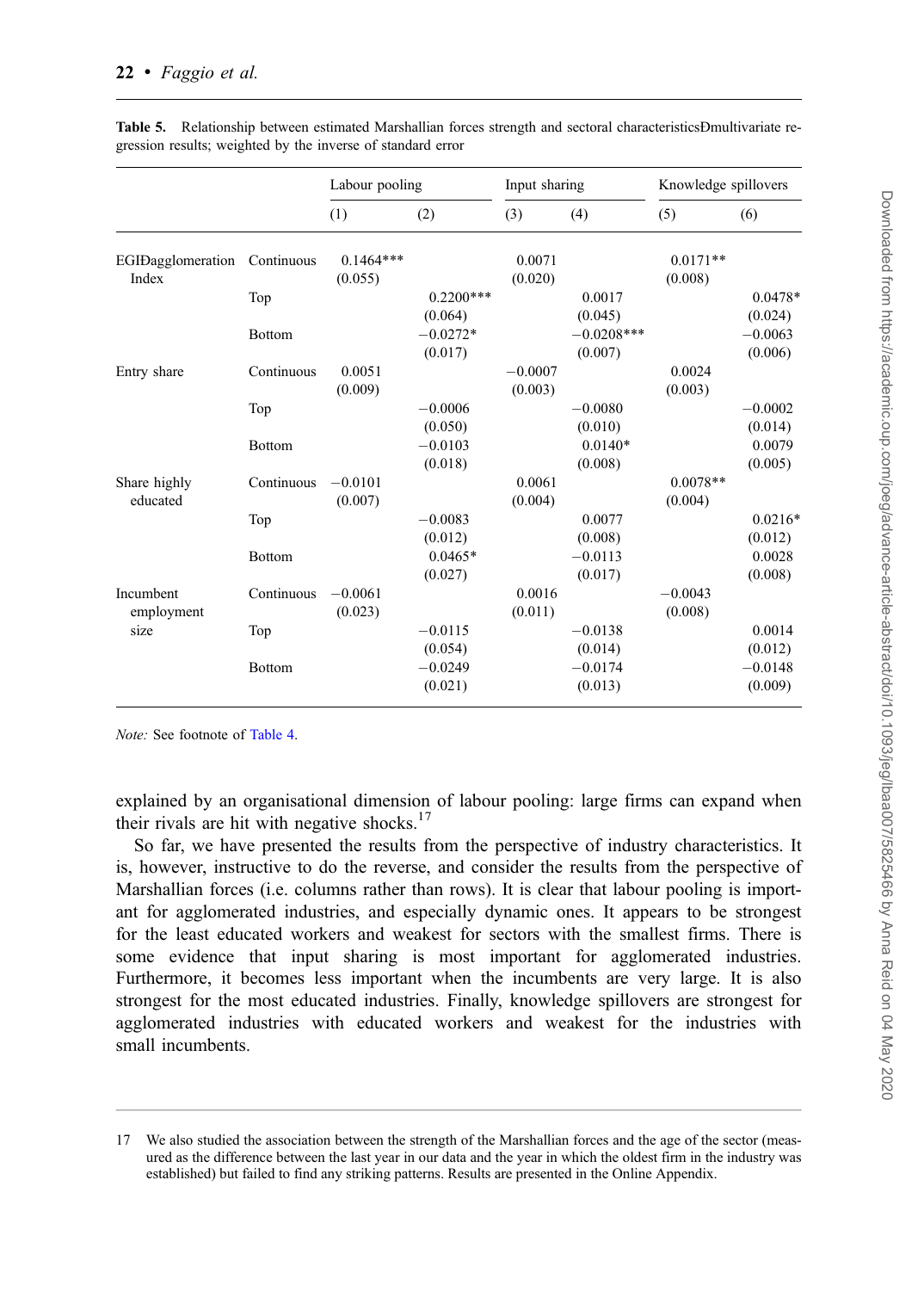The models presented in [Table 4](#page-20-0) give the results of univariate estimation. [Table 5](#page-21-0) presents results for multivariate specifications. The results on the complementarity of agglomeration and coagglomeration continue to hold. Similarly, the results on worker education and knowledge spillovers and labour pooling are also fairly robust, while the association between share of college graduates and input sharing obtained in [Table 4](#page-20-0) is significantly weakened (the estimates point in the same direction, though they are smaller and associated with bigger standard errors). The results on the two industrial organisation variablesÐnamely, entry share and size of incumbentsÐare somewhat different now. Starting with entry share, the associations retain their signs for all three Marshallian forces but the estimated magnitudes are smaller and clearly not significant (with the exception of the coefficient on the bottom 10% dummy for input sharing which increases in size and turns significant, indicating that input sharing is important for less dynamic industries). Regarding the second, the significant associations between the size of incumbent firms and LP/IO/KS we observed in [Table 4](#page-20-0) are somewhat replicated in the multivariate models of [Table 5Ð](#page-21-0)although the estimates lose some of their size and thus become insignificant.

While the results in [Table 5](#page-21-0) are an important check on the univariate associations presented in [Table 4,](#page-20-0) the small number of observations in our analysis and some relatively strong patterns of correlation between our four industry attributes imply that there is a risk that collinearity causes the multivariate estimates to lose precision. For example, the correlation between the share of skilled workers and the size of incumbent firms is 0.3697 (significant at the 5% level), while the share of graduates displays a 0.2028 correlation (5% significant) with the entry share and a  $-0.2116$  association (5% significant) with the EGI index.<sup>18</sup> These patterns suggest the findings reported in [Table 4](#page-20-0) might be preferred.

Notwithstanding, the bottom line of our analysis is that we find a robust result on the relationship between agglomeration and coagglomeration. Industries that appear to benefit from the latter also seem to benefit from the former. This is true for all three Marshallian forces. We also find robust results on education, with industries with educated workforces tending to coagglomerate more with industries that are linked in innovation through patent citations. Industries with less educated workforces seem to show more tendency to labour market pooling. Finally, regarding industrial organisation, univariate models show that dynamic industries see stronger labour pooling, while industries with large incumbents are less sensitive to input links to other industries. These results are, however, less robust to multivariate specifications.

## 6. Conclusions

This article employs UK data to consider the microfoundations of agglomeration economies. Using the variation in the other industries with which a given industry co-locates, we estimate the importance of Marshallian labour pooling, input sharing and knowledge spillovers at the level of the individual industry.

The results support Marshall's analysis of agglomeration in a specific sense: each of the forces is shown to play an important role in the co-location patterns for a number of industries. However, the forces are not universalÐsomething which Marshall himself never claimed to be the case. Some industries co-locate with other industries that have similar

<sup>18</sup> The figures refer to unweighted correlations. Correlations weighted by the inverse of the LP, IO and KS standard errors (as in the regressions of Tables 4 and 5) provide similar intuitions.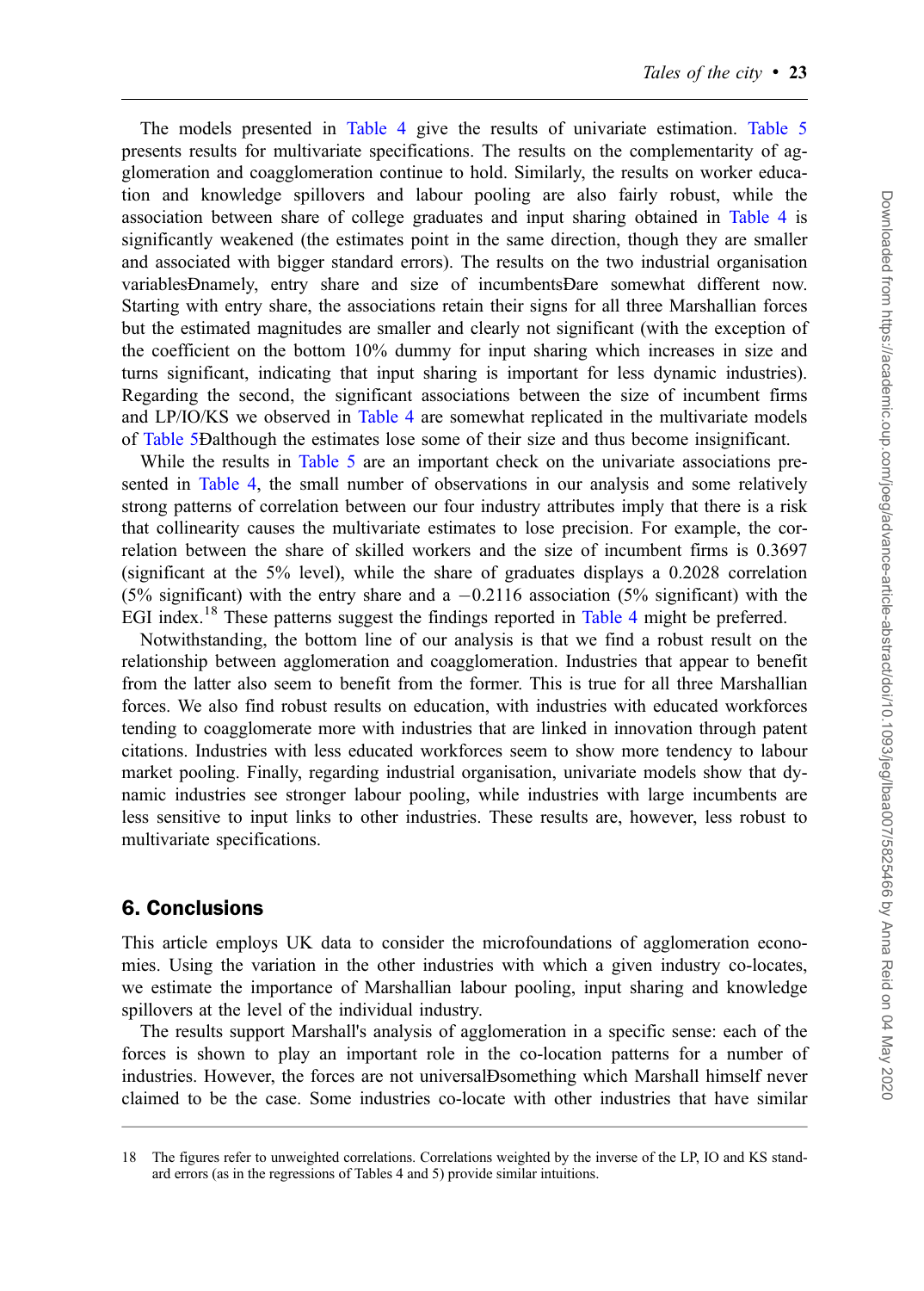workforce needs. Others instead co-locate with industries to which they are linked via supply chains or in knowledge. While the bulk of the literature has concentrated on determining which of the forces in the classic `Marshallian trinity' matters most for agglomeration, the evidence in our study calls for a change of focusÐwith a stronger emphasis on identifying which industries are more responsive to specific microfoundations.

Besides, our findings are important for the understanding of the forces that drive agglomeration. The heterogeneity in the nature of the agglomeration process was noted previously by [Faggio](#page-24-0) et al. (2017). This previous paper looked at heterogeneity at the level of industry pairs. This article, in contrast, provides evidence of heterogeneity in microfoundations at the level of the individual industry. The article offers robust evidence that agglomeration is a complement to coagglomeration rather than being a substitute: an industry that co-locates with other industries linked in a particular way (e.g. in technology and knowledge) will also have a tendency to cluster (which presumably gives additional valuable technological links). The article further shows that an industry's dynamism, incumbent firm size and worker education contribute to the pattern of heterogeneous microfoundations. Our strongest results are that industries with high levels of entry display high coefficients on labour pooling and that industries with high levels of worker education have larger coefficients on knowledge linkages.

These results have the potential to be important for policy design. It is natural, of course, for a policymaker interested in local economic development to make use of the experiences of other planners in other locations. As a general matter, the individual industry models show the peril of extrapolation from a one-industry agglomeration case to the larger phenomenon of agglomeration. Different industries manifestly differ in the importance of Marshallian forces, and a policy that is helpful to one industry may not be helpful to another. Making matters more concrete, our results clearly show that devising a policy based on the lessons of the computer industry to make an area attractive to automobile producers will most likely not be successful. Nevertheless, the individual industry models do have more positive implications for policy: extrapolation will more likely be on target if the industries considered are similarÐsomething that can be assessed using the paper's results.

Our results similarly show that policy makers should exercise caution when using results from pooled industry regressions to understand the microfoundations of agglomeration for specific industries. The substantial variation in microfoundations means that pooled industry regressions offer too blunt a tool for identifying an individual industry's reasons for clustering. Evidence based on single-industry models as those described in this article can, instead, provide important insights on one industry's agglomeration patterns either by exploring the behaviour of the same industry in other locations or by investigating the behaviour of a set of industries that share similar characteristics with the industry in question.

#### Supplementary material

[Supplementary data](https://academic.oup.com/joeg/article-lookup/doi/10.1093/jeg/lbaa007#supplementary-data) for this paper are available at Journal of Economic Geography online.

#### Acknowledgements

We thank the Economic and Social Research Council (ESRC) UK (Grants ES/G005966/1 and ES/ J021342/1) and the Social Sciences and Humanities Research Council (Grant 435-2012-0062) for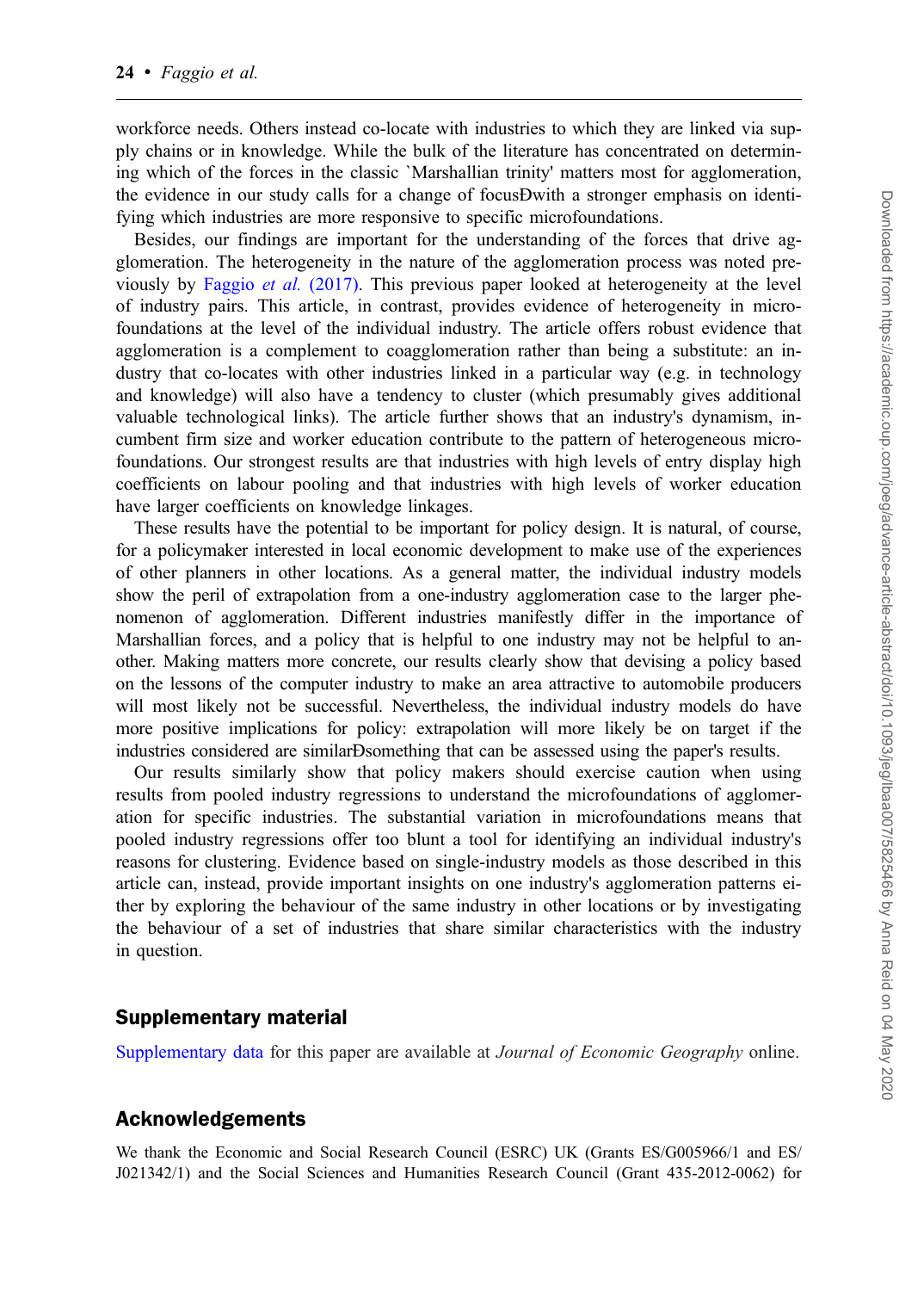<span id="page-24-0"></span>®nancial support. We also thank Filippo Boeri for outstanding research assistance. We are also grateful for the useful comments and suggestions we received from Stephan Heblich, Simona Iammarino, William Kerr, two anonymous referees, Daniel McMillen, Henry Overman, Stuart Rosenthal, Matthew Turner and participants at the 2018 UEA Conference (New York), the 2018 NARSC Meetings (San Antonio), the 2018 Singapore Management University Conference on Urban and Regional Economic and the 2019 UEA Conference (Amsterdam). We are responsible for any errors or omissions. The authors disclose no con¯icts of interest in relation to the material published in this article.

#### References

- Agrawal, A., Cockburn, I. (2003) The anchor tenant hypothesis: exploring the role of large, local, R&D-intensive ®rms in regional innovation systems. International Journal of Industrial Organization, 21: 1227±1253.
- Bacolod, M., Blum, B. S., Strange, W. C. (2009a) Skills in the city. Journal of Urban Economics, 65: 136±153.
- Bacolod, M., Blum, B. S., Strange, W. C. (2009b) Urban interactions: soft skills versus specialization. Journal of Economic Geography, 9: 227±262.
- Bacolod, M., Blum, B. S., Strange W. C. (2010) Elements of skill: traits, intelligences, and agglomeration. Journal of Regional Science, 50: 245±280.
- Borenstein, M., Hedges, L. V., Higgins, J. P. T., Rothstein, H. R. (2009) Introduction to Meta-Analysis. London: Wiley.
- Boschma, R. (2005) Proximity and innovation: a critical assessment. Regional studies, 39: 61±74.
- Breschi, S., Lissoni, F. (2004) Knowledge networks from patent data: methodological issues and research targets. CESPRI Working Paper No. 150.
- Breschi, S., Lissoni, F., Montobbio, F. (2005) The geography of knowledge spillovers: conceptual issues and measurement problems. In S. Breschi and F. Malerba (eds) Clusters, Networks and Innovation, pp. 343±378. Oxford: Oxford University Press.
- Caragliu, A., Nijkamp, P. (2012) The impact of regional absorptive capacity on spatial knowledge spillovers: the Cohen and Levinthal model revisited. Applied Economics, 44: 1363±1374.
- Chatterji, A., Glaeser, E., Kerr, W. (2014) Clusters of entrepreneurship and innovation. Innovation Policy and the Economy, 14: 129±166.
- Chinitz, B., (1961) Contrasts in agglomeration: New York and Pittsburgh. American Economic Review, 51: 279±289.
- Devereux, M. P., Grif®th R., Simpson, H. (2007) Firm location decisions, regional grants and agglomeration externalities. Journal of Public Economics, 91: 413±435.
- Duranton, G. (2011) California dreamin': the feeble case for cluster policies. Review of Economic Analysis, 3: 3±45.
- Duranton, G., Puga, D. (2001) Nursery cities. American Economic Review, 91: 1454±1477.
- Duranton, G., Puga, D. (2004) Micro-foundations of urban agglomeration economies. In J. V. Henderson and J.-F.Thisse (eds) Handbook of Urban and Regional Economics, Volume 4, pp. 2063±2117. Amsterdam: Elsevier.
- Ellison, G., Glaeser, E. L. (1997) Geographic concentration in U.S. manufacturing industries: a dartboard approach. Journal of Political Economy, 105: 889±927.
- Ellison, G., Glaeser, E. L., Kerr, W. R. (2010) What causes industry agglomeration? Evidence from coagglomeration patterns. American Economic Review, 100: 1195±1213.
- Fallick, B., Fleischman, C., Rebitzer J. B. (2006) Job hopping in the Silicon Valley: the micro-foundations of an industry cluster. Review of Economics and Statistics, 88: 472±481.
- Feldman, M. (2003) The locational dynamics of the US biotech industry: knowledge externalities and the anchor hypothesis. Industry and Innovation, 10: 311±329.
- Faggio, G., Silva, O., Strange, W. C. (2017) Heterogeneous agglomeration. Review of Economics and Statistics, 99: 80±94.
- Glaeser, E. L. (2011) The Triumph of the City, How Our Greatest Invention Makes Us Richer, Smarter, Greener, Healthier and Happier. New York, NY: Penguin US.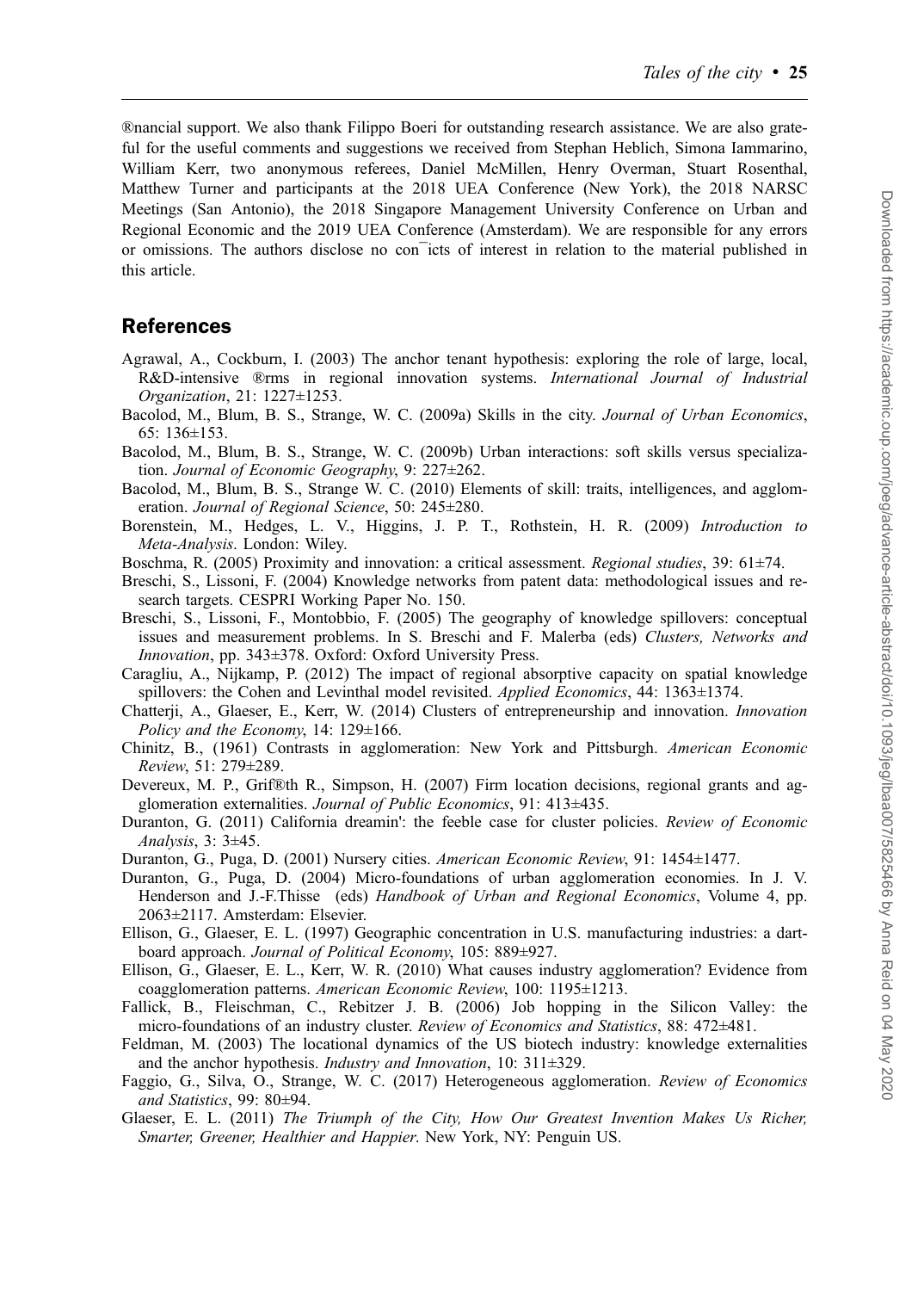- <span id="page-25-0"></span>Glaeser, E. L., Kallal, H., Scheinkman, J., Schleifer, A. (1992) Growth in cities. Journal of Political Economy, 100: 889±927.
- Helsley, R. W., Strange, W. C. (1990) Matching and agglomeration economies in a system of cities. Regional Science and urban economics, 20: 189±212.
- Helsley, R. W., Strange, W. C. (2002) Innovation and input sharing. Journal of Urban Economics, 51: 25±45.
- Helsley, R. W., Strange, W. C. (2004) Knowledge barter in cities. Journal of Urban Economics, 56: 327±345.
- Henderson, J. V., Kuncoro, A., Turner, M. (1995) Industrial development in cities. Journal of Political Economy, 103: 1067±1085.
- Krugman, P. (1991a) Increasing returns and economic geography. Journal of Political Economy, 99: 483±499.
- Krugman, P. (1991b) Geography and Trade. Cambridge: MIT Press.
- Kolko, J. (2010) Urbanization, agglomeration, and coagglomeration of service industries. In E. Glaeser (ed.) NBER Agglomeration Economics, pp. 151±180. Chicago, IL: University of Chicago Press.
- Landes, D. S. (1969) The Unbound Prometheus. Cambridge: Cambridge University Press.
- Marshall, A. (1890) Principles of Economics. MacMillan: London.
- Neumark, D., Simpson, H. (2015) Place-based policies. Handbook of Regional and Urban Economics, Volume 5, Chapter 18, pp. 1197±1287. Elsevier.
- O'Sullivan, A., Strange W. C. (2018) The emergence of coagglomeration. Journal of Economic Geography, 18: 293±317.
- Porter, M. (1990) The Competitive Advantage of Nations. New York, NY: The Free Press.
- Rosenthal, S. S., Strange, W. C. (2003) Geography, industrial organization, and agglomeration. Review of Economics and Statistics, 85: 377±393.
- Rosenthal, S. S., Strange, W. C. (2004) Evidence on the nature and sources of agglomeration economies. In J. V. Henderson and J.-F. Thisse (eds) Handbook of Urban and Regional Economics, Volume 4, pp. 2119±2172. Amsterdam: Elsevier.
- Rosenthal, S. S., Strange, W. C. (2010) Big establishment/small effects: agglomeration, industrial organization, and entrepreneurship. In E. L. Glaeser (ed.) Agglomeration Economics - NBER Collections, pp. 277±302. Chicago, IL: University of Chicago Press.
- Saxenian, A.-L. (1994) Regional Advantage: Cultural Competition in Silicon Valley and Route 128. Cambridge, MA: Harvard University Press.
- Silverman, B.S. (2002) Technological Resources and the Logic of Corporate Diversi®cation. London: Routledge.
- Vernon, R. (1960) Metropolis 1985. Cambridge, MA: Harvard University Press.a**Appendix**